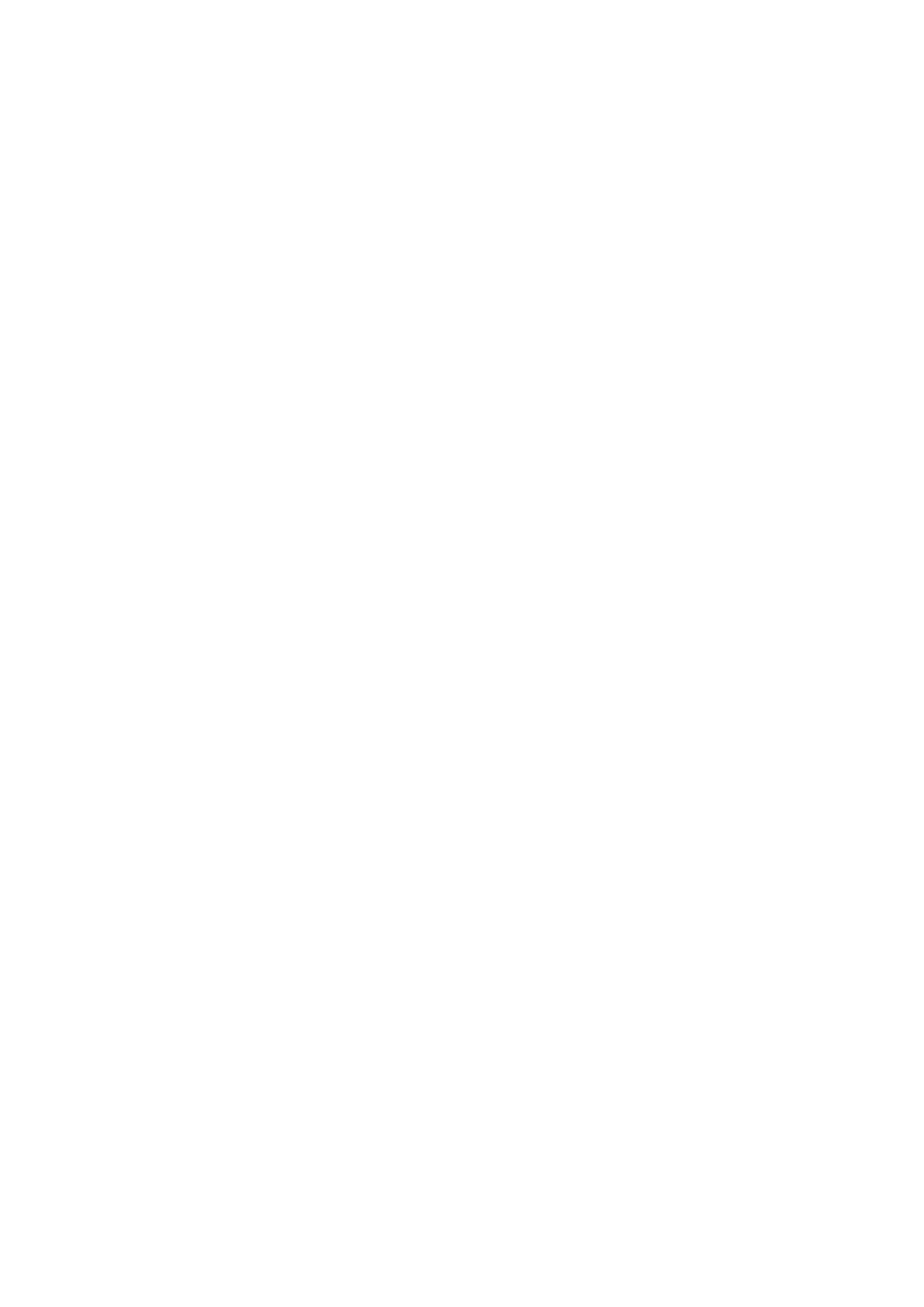| 1 |               |       |  |  |
|---|---------------|-------|--|--|
|   | 1.1           |       |  |  |
|   | 1.2           |       |  |  |
|   | 1.3           |       |  |  |
| 2 |               |       |  |  |
|   | 2.1           |       |  |  |
|   | 211           |       |  |  |
|   | $2.2^{\circ}$ |       |  |  |
|   | 2.2.1         |       |  |  |
|   | 2.2.2         |       |  |  |
|   | 2.2.3         |       |  |  |
|   | 2.3           |       |  |  |
|   | 2.3.1         |       |  |  |
|   | 2.4           |       |  |  |
|   |               | 2.4.1 |  |  |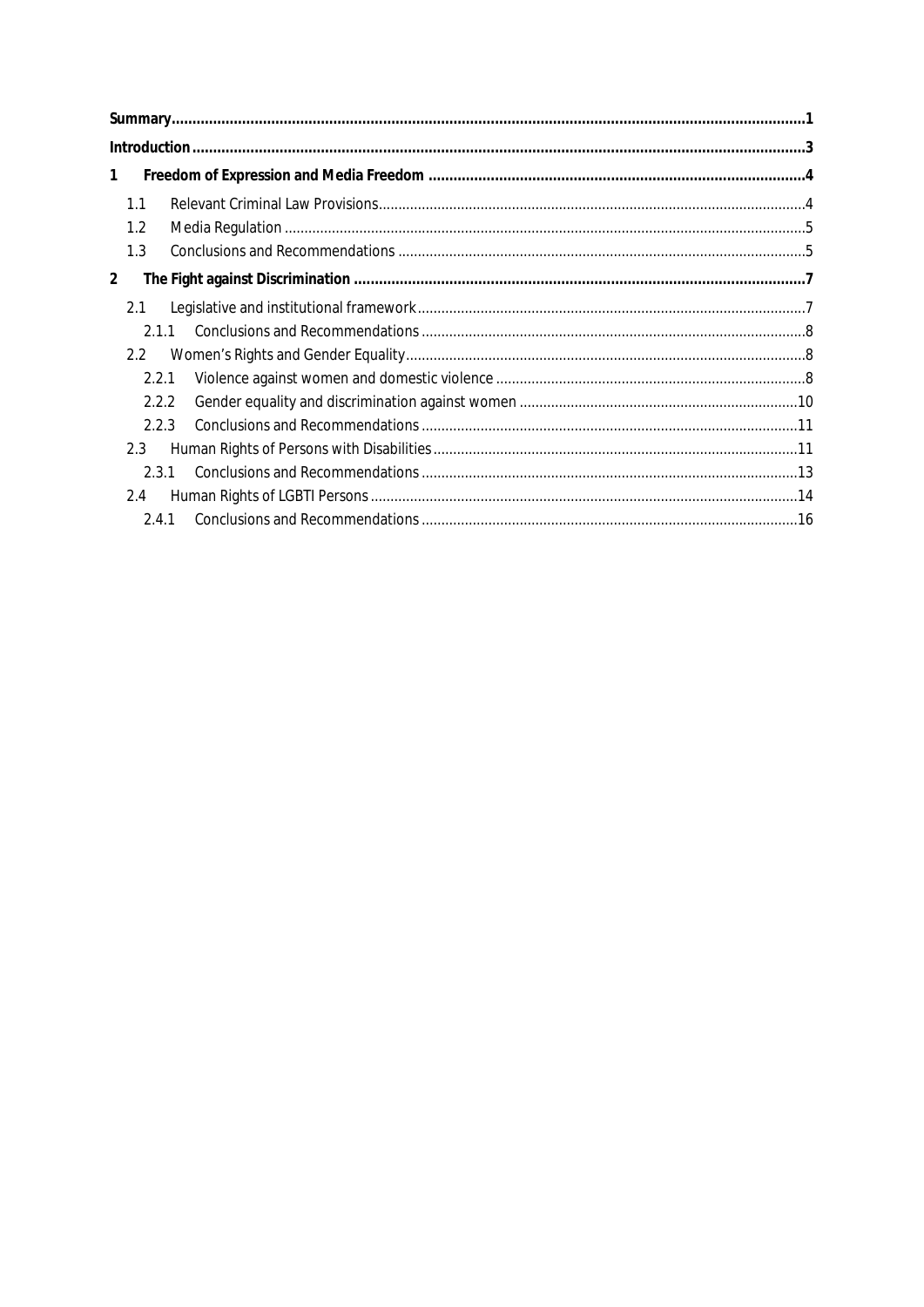### <span id="page-3-0"></span>**SUMMARY**

Commissioner Nils Muižnieks and his delegation visited San Marino from 9 to 10 June 2015. In the course of the visit, the Commissioner held discussions with state authorities, national bodies active in the human rights field and civil society representatives. The present report focuses on the following human rights issues:

#### **1. Freedom of Expression and Media Freedom**

Media in San Marino, like in any democratic society, must be able to play their role as public watchdog without undue interference from the state. While recognising the measured approach Sammarinese courts developed in criminal law cases affecting freedom of expression, the Commissioner encourages the Sammarinese authorities to decriminalise defamation, which should be dealt with through strictly proportionate civil sanctions only, and review the punishment for disclosing pre-trial information. The Commissioner acknowledges that the new law on publishing and the profession of media operators was adopted to meet legitimate concerns relating to the regulation of the journalistic profession and journalistic ethics. However, the provisions contained in this law regarding the enforcement mechanism of a future code of ethics are of serious concern as they go beyond the framework of self-regulation and carry a risk of undue interference with media content. The Commissioner therefore urges the authorities to replace this mechanism with one that is more respectful of the freedom of the media and the principle of self-regulation.

#### **2. Fight against Discrimination**

The Commissioner encourages the authorities to remedy a number of gaps in San Marino's anti-discrimination legislation identified by international monitoring bodies, including in constitutional, criminal, civil and administrative law, and urges them to ratify the revised European Social Charter. He finds that the current Commission for Equal Opportunities does not meet the key independence and effectiveness requirements for an equality body. Considering that San Marino also lacks a national human rights structure complying with the Paris Principles, he encourages the authorities to establish such a structure, which could also act as an equality and anti-discrimination body.

Concerning women's rights and gender equality, the Commissioner commends the progress made on combatting violence against women, while recommending the allocation of adequate resources to the Authority for Equal Opportunities. Ratification of the Istanbul Convention should be the next step in this endeavour. The Commissioner encourages the authorities to continue paying special attention to foreignnational women, and in particular to private carers and domestic workers, in order to ensure that they have access to integration measures and adequate supports against potential exploitation. Decisive action should also be taken to address the gender gap in employment and political participation, along with measures to combat gender stereotypes from the earliest levels of education. Regarding reproductive rights, the Commissioner encourages the authorities to review the very strict criminal law provisions concerning abortion in the light of the approach of the Parliamentary Assembly of the Council of Europe and relevant international human rights bodies.

As regards the human rights of persons with disabilities, the Commissioner also welcomes the important progress achieved by San Marino, particularly with respect to its exemplary policy on inclusive education. While welcoming the adoption of a new framework law on inclusion in society, he recommends supporting this law with a clear action plan and an adequate budget. The Commissioner urges a thorough review of the Sammarinese legal capacity legislation in the light of the United Nations Convention on the Rights of Persons with Disabilities. The aim of this review should be to abolish full incapacitation and plenary guardianship, including the attendant restriction of political rights, without delay and to gradually phase out any substitute decision-making and replace it with supported decision-making alternatives based on consent. Notwithstanding the excellent quality of care in residential settings, the Commissioner encourages San Marino to support efforts to move towards fully community-based living arrangements. He also recommends further measures against disability discrimination in the labour market.

Concerning the human rights of LGBTI persons, the Commissioner recommends the introduction of a legal framework ensuring the legal recognition of a person's gender in a quick, transparent and accessible way based on self-determination. In the light of the recent case-law of the European Court of Human Rights, the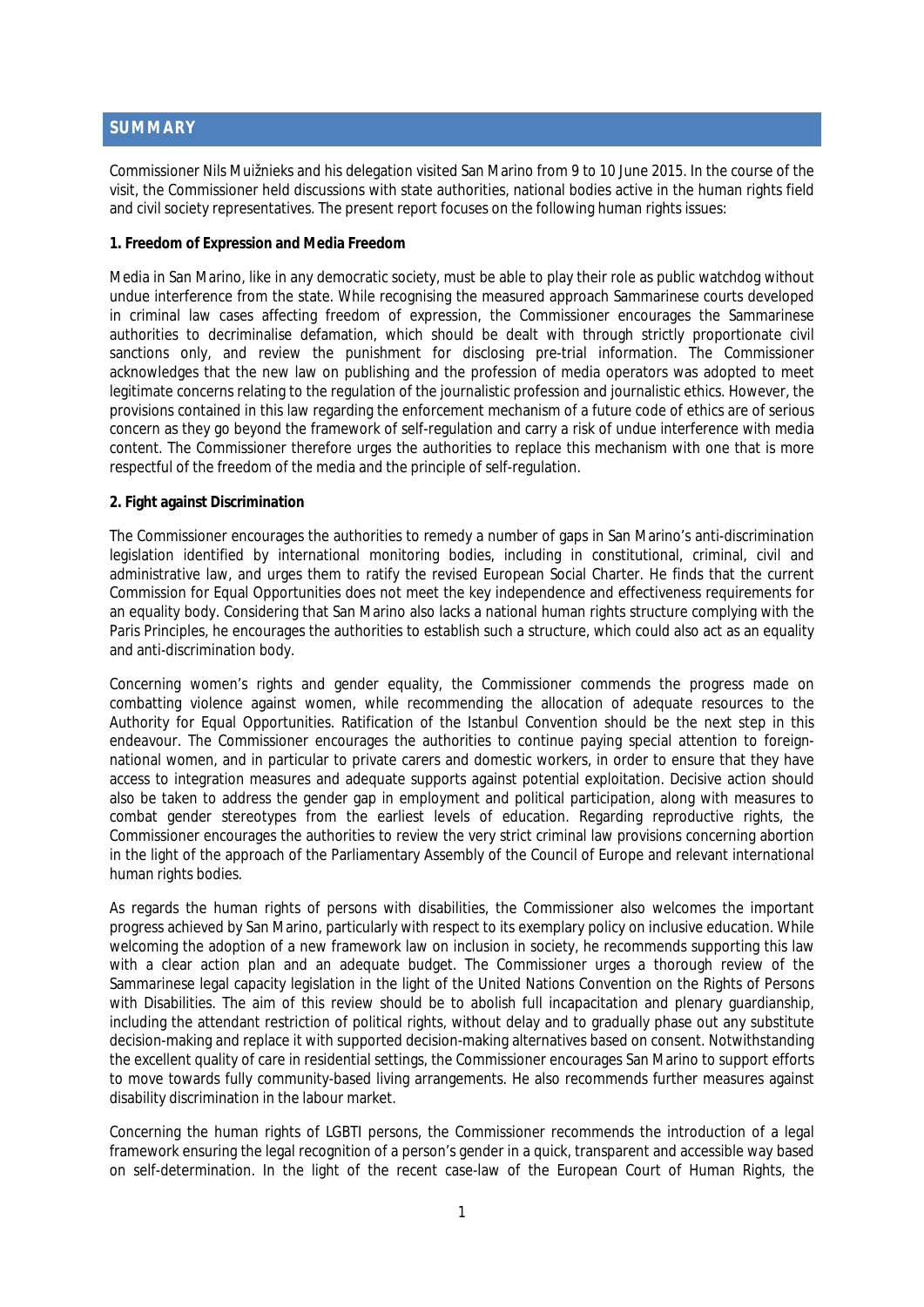Commissioner recommends the introduction of legal protection for same-sex couples, in the form of a civil union or registered partnership, and in the meantime, the extension of the current protection enjoyed by couples cohabiting *more uxorio* (as husband and wife) to same-sex couples, including for stay permits. He calls on the authorities to engage in awareness-raising activities for the promotion of respect and equality for LGBTI persons.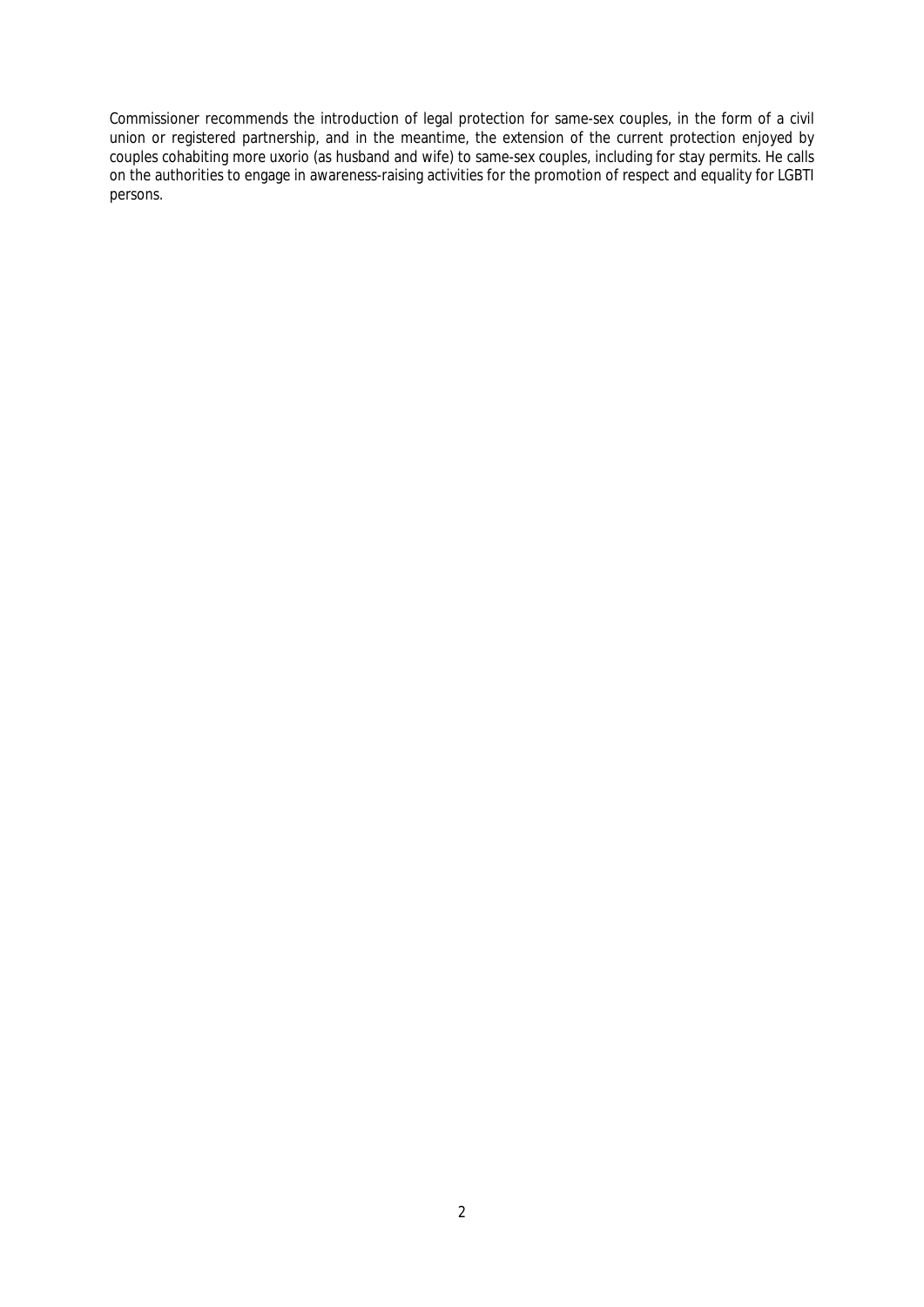#### <span id="page-5-0"></span>**INTRODUCTION**

- 1. The present report follows a visit to San Marino by the Council of Europe Commissioner for Human Rights ("the Commissioner") from 9 to 10 June 2015.<sup>1</sup> The visit focused on media freedom and on the fight against discrimination with a particular focus on women's rights and gender equality, the human rights of persons with disabilities and the human rights of LGBTI persons.
- 2. In the course of his visit, the Commissioner was granted an audience by Their Excellencies the Captains Regent and met with the Minister of Foreign and Political Affairs, Mr Pasquale Valentini, the Minister of Internal Affairs, Public Function, Justice and Relations with the Township Councils, Mr Gian Carlo Venturini, the Minister of Education, Culture and University, Scientific Research, Social Affairs and Gender Equality, Mr Giuseppe Morganti, the Minister of Health and Social Security, Family, National Insurance and Economic Planning, Mr Francesco Mussoni, and the Minister of Labour, Co-operation and Information, Mr Iro Belluzzi. He also met with the Bureau of the Grand and General Council and members of the Delegation of San Marino to the Parliamentary Assembly of the Council of Europe. In addition, the Commissioner met with magistrates from different branches of the judiciary, including the President of the Guarantor's Panel, Mr Carlo Fusaro, as well as representatives from various public bodies competent in the field of human rights, including the Commission for Equal Opportunities, the Authority for Equal Opportunities, the Social-Health Department of the Social Security Institute, the Minors' Service and the Mental Health Service.
- 3. In addition to his official meetings, the Commissioner also held meetings with representatives of civil society and journalists, and visited a centre and workshops catering for persons with disabilities, as well as the premises of the Territorial Domiciliary Service and the Minors' Service of the Social Security Institute.
- 4. The Commissioner wishes to thank sincerely the Sammarinese authorities for their assistance in organising his visit and facilitating its independent and smooth execution. He also extends his thanks to all his interlocutors for their willingness to share with him their knowledge and views.
- 5. The Commissioner invites the authorities to step up their efforts to address the issues examined in this report and looks forward to continuing a constructive dialogue with them to this end. He trusts that this dialogue will be facilitated by the present report and its recommendations.

<sup>&</sup>lt;sup>1</sup> During his visit the Commissioner was accompanied by the Deputy to the Director of his Office, Mr Giancarlo Cardinale, and by his Adviser, Mr Hasan Bermek.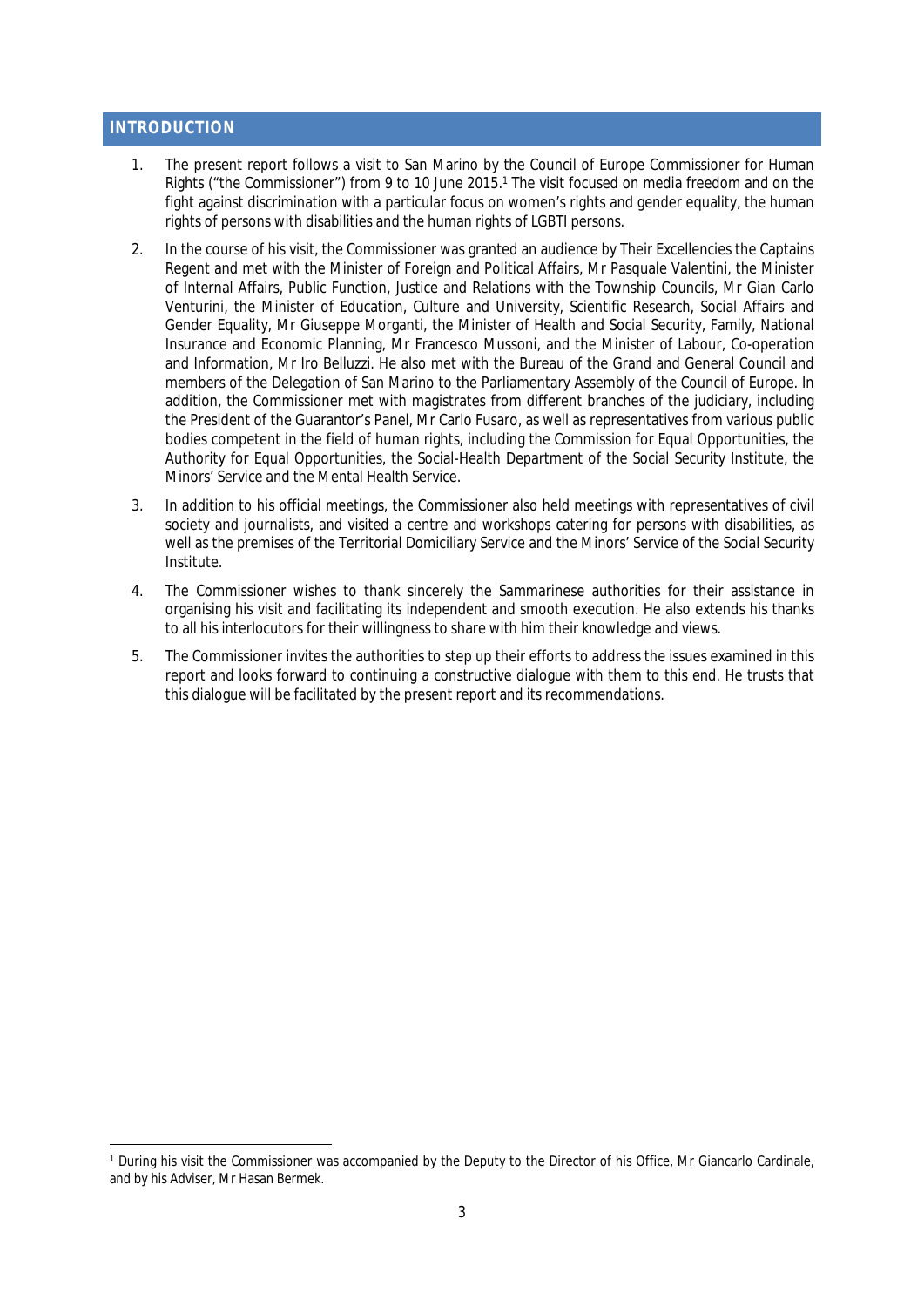#### <span id="page-6-0"></span>**1 FREEDOM OF EXPRESSION AND MEDIA FREEDOM**

6. In a democratic society, media must be able to play their vital public-watchdog role to the full extent. As stressed by the Council of Europe Committee of Ministers, "[m]edia facilitate the scrutiny of public and political affairs and private or business-related matters, thereby increasing transparency and accountability".<sup>2</sup> The Commissioner underlines that any regulatory measure affecting the media constitutes an interference with the freedom to receive and impart information protected under Article 10 of the European Convention on Human Rights (ECHR), and as such is subject to strict conditions; namely, that it be prescribed by law, pursue a legitimate aim and be necessary in a democratic society. The latter condition requires in particular that regulatory measures must respond to a pressing social need and, having regard to their tangible impact, be proportionate to the aim pursued.

#### <span id="page-6-1"></span>1.1 RELEVANT CRIMINAL LAW PROVISIONS

- 7. The Commissioner notes that defamation, insult and public libel remain criminal offences punishable by fines, pursuant to Articles 183, 184 and 185 of the Criminal Code of San Marino. In addition, offences to the honour or dignity of public officials are punishable by a prison sentence from 3 months up to one year, as well as a fine pursuant to Article 344 of the Criminal Code. The Commissioner's interlocutors informed him, however, that the case-law of the Sammarinese judiciary has been measured and proportionate regarding defamation cases. The Commissioner welcomes, in particular, a judgment rendered by the Criminal Court of Appeal in 2013 which, in accordance with the case law of the European Court of Human Rights, emphasises that politicians are by definition exposed to higher levels of criticism. It also stresses that such criticism, when conducted in the public interest, is considered a fundamental freedom recognised in the Sammarinese legal order, and that only a gratuitous and vulgar attack upon the person of the public official would constitute the abovementioned crimes.<sup>3</sup>
- 8. The Commissioner reminds the Sammarinese authorities that decriminalisation of defamation is a long-standing recommendation of the Council of Europe, especially in cases where the law provides for increased protection for public figures.<sup>4</sup> He considers that the existence of laws which criminalise the offense to the reputation of a person and the mere threat of criminal proceedings that these laws entail may result in undesirable forms of self-censorship. The response in genuine defamation cases should be within the bounds of civil law, while allowing for corrections and apologies as remedies and ensuring that any pecuniary damages awarded be strictly proportionate and not of a nature to threaten the economic survival of the offender.<sup>5</sup>
- 9. In his report on his visit to San Marino in 2008, the Commissioner's predecessor raised concerns about plans to increase the punishment for journalists who disclose pre-trial information.<sup>6</sup> In effect, a law on criminal procedure and the secrecy of criminal proceedings adopted in June 2008 (also known as the due process law<sup>7</sup> ) introduced a new Article 192*bis* into the Criminal Code, rendering the publication of documents covered by the confidentiality of investigations punishable by a fine of EUR 12 000. The representatives of the judicial branch whom the Commissioner met during his visit informed him that subsequent case-law clarified the application of this Article. The main criteria retained by the judiciary in this connection appear to have been whether the disclosure jeopardises the investigations or

<sup>&</sup>lt;sup>2</sup> Recommendation [CM/Rec\(2011\)7](tps://wcd.coe.int/ViewDoc.jsp?id=1835645&Site=CM&BackColorInternet=C3C3C3&BackColorIntranet=EDB021&BackColorLogged=F5D383) of the Committee of Ministers to member states on a new notion of media, paragraph 58 Paragraph 1.

<sup>3</sup> Judgment no. 252/13 of the Criminal Court of Appeal of 16 December 2013.

<sup>&</sup>lt;sup>4</sup> See in particular <u>Recommendation 1814 (2007)</u> and [Resolution 1577 \(2007\)](http://assembly.coe.int/nw/xml/XRef/Xref-XML2HTML-en.asp?fileid=17588&lang=en) of the Parliamentary Assembly of the Council of Europe, "Towards decriminalisation of defamation", and the [Reply](https://wcd.coe.int/ViewDoc.jsp?Ref=CM/AS%282008%29Rec1814&Language=lanEnglish&Ver=final) adopted by the Committee of Ministers on 11 June 2008.

<sup>&</sup>lt;sup>5</sup> See, for example, the Commissioner's [joint op-ed](http://www.coe.int/en/web/commissioner/-/defamation-in-italy-a-draft-law-to-be-changed?redirect=http://www.coe.int/en/web/commissioner/opinion-articles%3Fp_p_id%3D101_INSTANCE_qk0cwIowET3l%26p_p_lifecycle%3D0%26p_p_state%3Dnormal%26p_p_mode%3Dview%26p_p_col_id%3Dcolumn-1%26p_p_col_count%3D1#qk0cwIowET3l) with Frank La Rue, UN Special Rapporteur on the promotion and protection of the right to freedom of opinion and expression, and Dunja Mijatović, OSCE Representative on Freedom of the Media, on defamation in Italy of 8 June 2014.

<sup>6</sup> [Report](https://wcd.coe.int/ViewDoc.jsp?id=1283547) by Thomas Hammarberg on his visit to San Marino on 23-25 January 2008, CommDH(2008)12, paragraph 19.

<sup>7</sup> Law No. 93 of 17 June 2008 entitled "Norme sulla procedura penale e sul segreto istruttorio nel processo penale".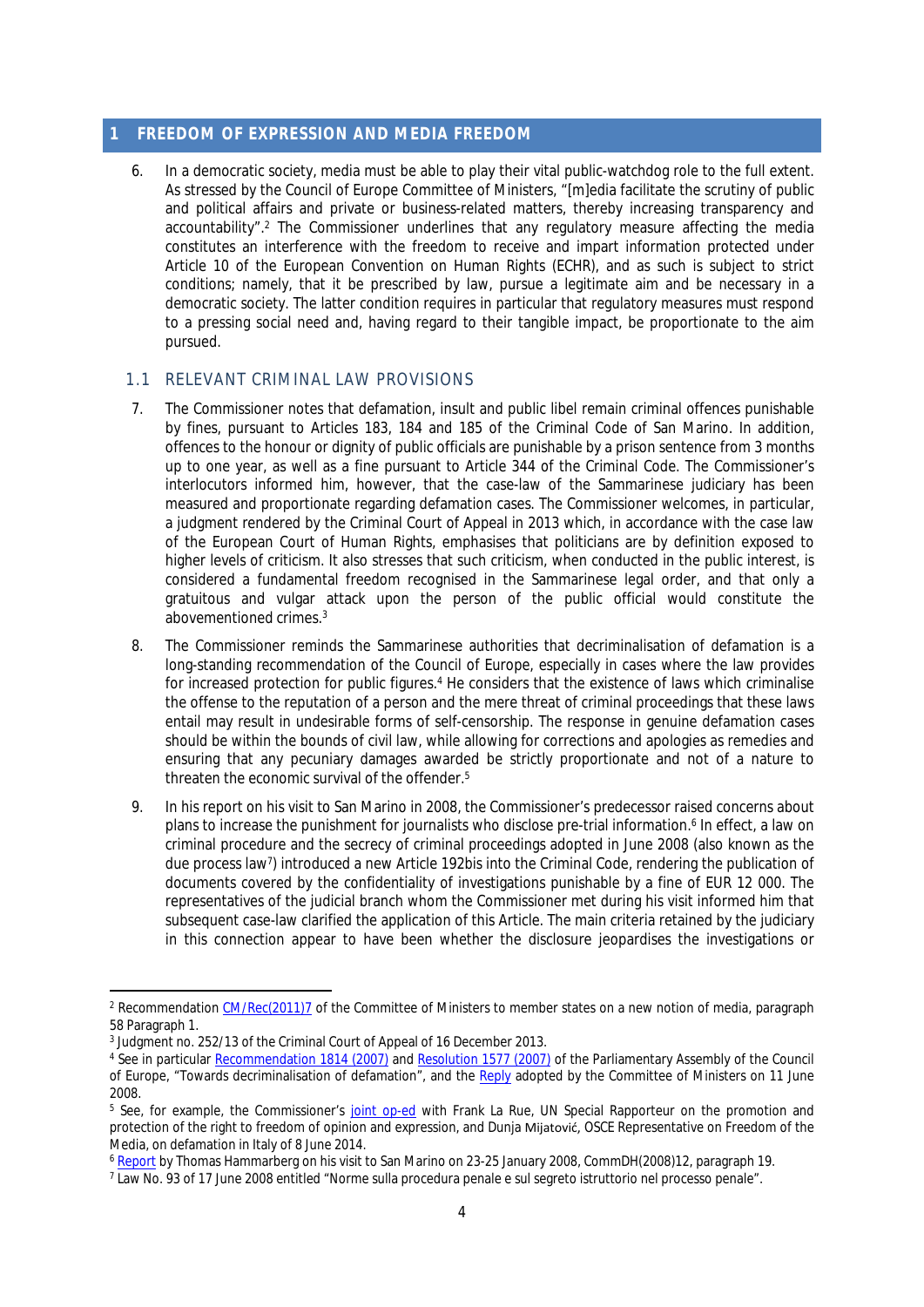violates the principle of the presumption of innocence, in that the news articles must make it clear that the information in question concerns ongoing investigations.

#### <span id="page-7-0"></span>1.2 MEDIA REGULATION

- 10. The Commissioner's interlocutors agreed that for a long time there had been a lack of regulation concerning the media sector and the profession of journalism. The Commissioner was further informed by the authorities of an *Istanza d'Arengo* (popular petition), approved by the Grand and General Council (Parliament) in 2012, to regulate the profession of journalist by setting out the rights and duties of journalists and establishing a register. The authorities also pointed to the lack of a professional code of ethics of the Sammarinese media.
- 11. The Commissioner notes that these considerations prompted the adoption by San Marino of a Law on publishing and the profession of media operators in December 2014.<sup>8</sup> This law defines the rights and obligations of journalists and establishes a statutory order of journalists (*Consulta per l'Informazione*) with which every journalist (including radio/TV journalists, web journalists, and photojournalists) must register. On-line publications such as blogs or social media posts by individuals, associations or political parties are not considered as web journalism. The Commissioner notes that the law also contains provisions protecting journalists, such as those enshrining their right to protect the secrecy of their sources or to act in the name of public interest.
- 12. Under the new law, journalists and media owners can become members of the *Consulta*. Article 5 of the law defines the tasks, obligations and working methods of the *Consulta* in great detail, including, for instance, the relative weight between different types of journalists and media owners within its executive board. The *Consulta* will also keep registries for different categories of journalists and media owners, and admit journalists into the profession by administering an exam. The law further specifies that one of the tasks of the *Consulta* will be to adopt a code of ethics which must take account of, *inter alia*, protection of minors and disadvantaged groups, protection of privacy and fundamental rights, and the need to make clear distinctions between facts and opinions. The code of ethics will also provide for disciplinary sanctions. This code, once approved by the *Consulta*, will subsequently be adopted as a decree (*decreto delegato*).
- 13. Another feature of the law is the establishment of an Authority (*Autorità Garante per l'Informazione*) with five members appointed by the Parliament: the Chair is nominated by the Secretary of State for Information, two members are nominated by political parties (one each for the majority and the opposition) and two by the *Consulta* (one for print/online media and news agencies, and one for State broadcasting). As regards the latter two, the Commissioner received information that in interpreting the law, the State Advocate had recommended to the *Consulta* that these two members be proposed by the media establishments directly and not be members of the *Consulta*. The Commissioner highlights that the interests of media owners and journalists do not necessarily coincide or may at times be even in conflict. As a result, the Commissioner is concerned that the viewpoint of journalists will not necessarily be represented within the Authority.
- 14. The law grants the Authority extensive powers to regulate the profession, such as controlling compliance with laws and applying sanctions, including in terms of media pluralism and prevention of dominant positions, as well as transparency of ownership. The Commissioner is concerned, however, that the powers of the Authority may also extend to actual media content, including for print media, pursuant to Article 6, paragraph 7, sub-paragraph h of the law. This provision empowers the Authority to examine complaints by any physical person, association or institution relating to the breach of the code of ethics to be adopted by the *Consulta*, and administer the sanctions foreseen in it. No administrative appeal against such sanctions is foreseen, which means that the decisions of the Authority can only be appealed to courts.

## <span id="page-7-1"></span>1.3 CONCLUSIONS AND RECOMMENDATIONS

15. The Commissioner notes that the Sammarinese authorities have not yet decriminalised defamation. Despite the measured approach of the Sammarinese courts, the Commissioner considers that the

<sup>8</sup> Law No. 211 of 5 December 2014 entitled "Legge in materia di editoria e di professione degli operatori dell'informazione".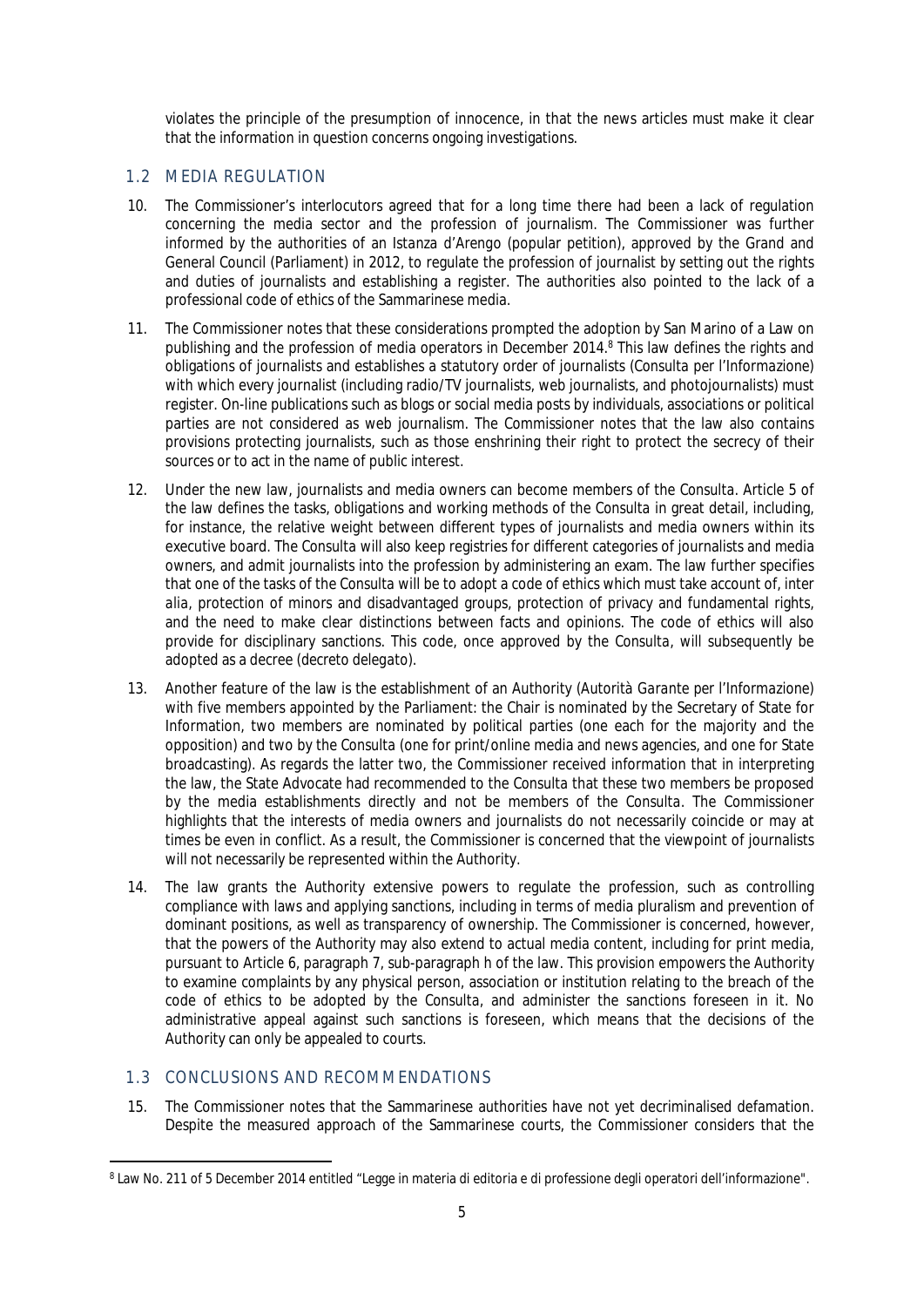existing criminal provisions send a negative signal to journalists and encourages the Sammarinese authorities to consider repealing them, dealing with defamation through strictly proportionate civil sanctions only. The Commissioner also considers that, despite the restrained approach of the courts, a single fine of EUR 12 000 to punish the disclosure of pre-trial information, which cannot be adapted to the circumstances of the offence, may lead to a certain degree of self-censorship, including when it comes to high-profile court cases which are of public interest. This is all the more relevant in a small country like San Marino where such a fine could have a particularly disproportionate impact threatening the survival of newspapers. The Commissioner therefore encourages the authorities to replace it with a sanction that can be better adapted to the circumstances of the offender and the case.

- 16. As regards media regulation, the Commissioner understands that the Law on publishing and the profession of media operators was adopted in response to legitimate concerns relating to the regulation of the profession of journalism and the protection of journalists. He welcomes certain positive aspects in the law, such as the protection of journalistic sources and the right to impart information of public interest. The Commissioner also acknowledges that journalistic ethics is a legitimate concern in European societies. He stresses, however, that self-regulation has consistently been favoured both by Council of Europe bodies<sup>9</sup> and the OSCE<sup>10</sup> in order to uphold journalistic ethics. As a case in point, he draws the attention of the Sammarinese authorities to the fact that the Parliamentary Assembly of the Council of Europe recently called on the Committee of Ministers to "produce guidelines for governments in order to support media self-regulation nationally while respecting media freedom in accordance with the European Convention on Human Rights" and "strengthen practical activities aimed at raising self-regulatory ethical standards among journalists and the media".<sup>11</sup> The Commissioner believes that media self-regulation helps journalists and other media professionals to resist external influences and to ensure a better quality of information.
- 17. In the Commissioner's opinion, the system established under the new law cannot be considered as self-regulation: while the *Consulta*, a body in which journalists are represented, will indeed prepare a code of ethics and establish sanctions, the complaints body will be an externally appointed body in which journalists are not necessarily represented. The Commissioner is concerned that, regardless of the eventual content of the code of ethics, it is this latter body which retains the exclusive power to interpret and apply the said code in individual cases. The risk of undue interference and the potential chilling effect that this system might entail is of serious concern to the Commissioner.
- 18. The Commissioner considers that the authorities could have envisaged far less intrusive measures by encouraging and supporting journalists to develop a genuine self-regulation mechanism. This could have included, for example, entrusting the tasks of both developing and enforcing a journalistic code of ethics to a representative body of journalists such as the *Consulta*.
- 19. The Commissioner therefore urges the authorities to revise the relevant law in order to replace this mechanism with a solution that is more respectful of the freedom of the media and the principle of self-regulation.

<sup>&</sup>lt;sup>9</sup> See, for example, <u>[Resolution 1003 \(1993\)](http://assembly.coe.int/nw/xml/XRef/Xref-DocDetails-EN.asp?FileID=16414&lang=EN)</u> of the Parliamentary Assembly of the Council of Europe on the ethics of journalism, or Recommendation [CM/Rec\(2011\)7](tps://wcd.coe.int/ViewDoc.jsp?id=1835645&Site=CM&BackColorInternet=C3C3C3&BackColorIntranet=EDB021&BackColorLogged=F5D383) of the Committee of Ministers to member states on a new notion of media.

<sup>&</sup>lt;sup>10</sup> See, for example, the [Media Self-Regulation Guidebook](http://www.osce.org/fom/31497) published by the OSCE Representative on Freedom of the Media in 2008.

<sup>11</sup> [Recommendation 2075 \(2015\)](http://assembly.coe.int/nw/xml/XRef/Xref-XML2HTML-en.asp?fileid=21961&lang=en) of the Parliamentary Assembly of the Council of Europe on media responsibility and ethics in a changing media environment.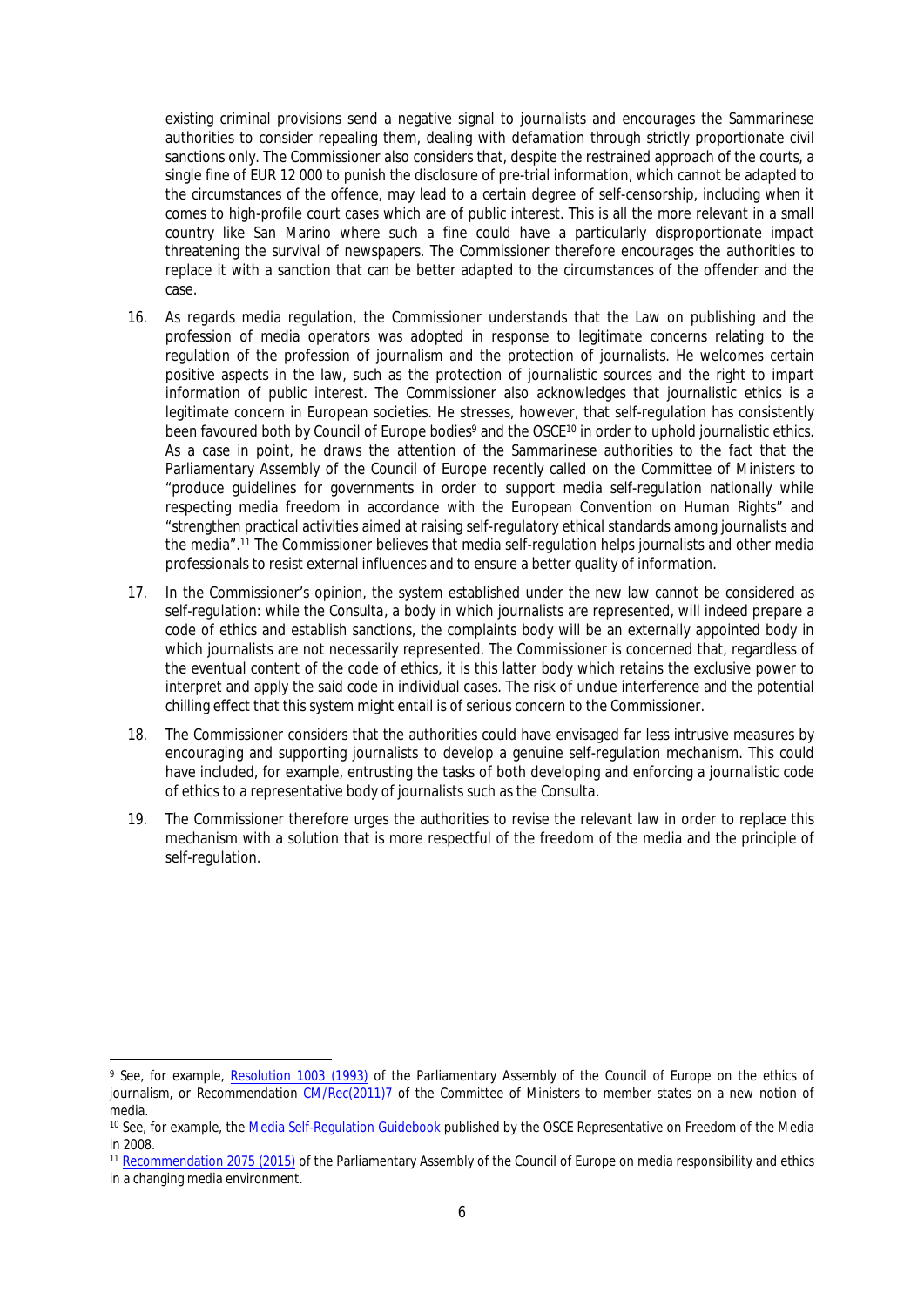#### <span id="page-9-0"></span>**2 THE FIGHT AGAINST DISCRIMINATION**

#### <span id="page-9-1"></span>2.1 LEGISLATIVE AND INSTITUTIONAL FRAMEWORK

- 20. The main constitutional act concerning the fight against discrimination in San Marino is the "Declaration on the Citizens' Rights and Fundamental Principles of San Marino Legal Order", enacted in 1974. Article 4 of the Declaration provides for equality before the law without distinctions relating to gender (since 2000) or personal economic, social, political or religious circumstances. The Commissioner observes that the European Commission against Racism and Intolerance (ECRI) called on Sammarinese authorities on several occasions to extend this article to other grounds such as race, colour, language, nationality and national or ethnic origin, <sup>12</sup> a call echoed by many other international monitoring bodies. The Commissioner also notes that San Marino has ratified Protocol No. 12 to the European Convention on Human Rights, which has been applied by domestic courts in the past.
- 21. As for criminal law provisions, in 2008 San Marino introduced Article 179bis in its Criminal Code, which prohibits dissemination of ideas based on superiority or racial or ethnic hatred, as well as incitement to and commission of acts of discrimination or violence "on racial, ethnic, religious grounds or related to sexual orientation". The offence is punishable by a prison sentence of six months to three years. If these grounds constitute the motivation for the commission of a separate offence, this is considered an aggravating factor and leads to an *ex officio* prosecution (Article 90, paragraph 1.1). The Commissioner notes that the grounds of discrimination explicitly covered do not include neither gender identity (see below), nor, as noted again by ECRI, colour or language. ECRI further observed that these provisions had never been used in practice. The Commissioner understands that civil and administrative law provisions against discrimination are lacking in the Sammarinese legal order. He further notes that San Marino has not yet ratified the revised European Social Charter (which it signed in 2001), the key Council of Europe instrument guaranteeing non-discrimination in the enjoyment of social and economic rights.
- 22. As regards the institutional setup, in 2004 San Marino established an Equal Opportunities Commission, appointed by the Great and General Council and reporting to the Ministry of Health and Social Security. The Commission's role is to promote full equality among citizens with reference to the grounds of discrimination enumerated in the Constitution (i.e. the 1974 Declaration), however this role appears to be mainly consultative, in that it provides advice on equal opportunities to official institutions and opinions on legislation. The mandate of the Commission nonetheless allows it to refer laws to the *Collegio Garante* (Constitutional Court) or to make third-party interventions to defend "collective interests" in judicial proceedings. Gender-based discrimination has subsequently been removed from the remit of this body, with the creation of the Equal Opportunities Authority (see below under women's rights). The Commissioner was informed that the members of the Commission work on a voluntary basis, and that the Commission lacks specific premises, a budget and staff. He understands that this has hampered the Commission's ability to organise events or raise awareness of the population about issues under the Commission's remit. The representatives of the Commission informed the Commissioner that they supported the adoption by San Marino of an action plan on equality.
- 23. Individual complaints received by the Equal Opportunities Commission appear to have been directed either to the relevant Secretary of State or the Captains Regent. The Commissioner also notes that ECRI found in 2013 that the Commission had not been active on questions covered by ECRI's mandate and stated that "the Commission's lack of independence from the government, as well as its limited accessibility and visibility, make it doubtful that the Commission will be able to function as an antiracial discrimination body".<sup>13</sup>

<sup>12</sup> See ECRI's third and fourth reports on San Marino, adopted on 14 December 2007 and 21 March 2013 respectively, available [here.](http://www.coe.int/t/dghl/monitoring/ecri/Country-by-country/San_Marino/SanMarino_CBC_en.asp)

<sup>13</sup> [Fourth report](http://www.coe.int/t/dghl/monitoring/ecri/Country-by-country/San_Marino/SMR-CbC-IV-2013-021-ENG.pdf) of ECRI on San Marino, CRI(2013)21, paragraph 48.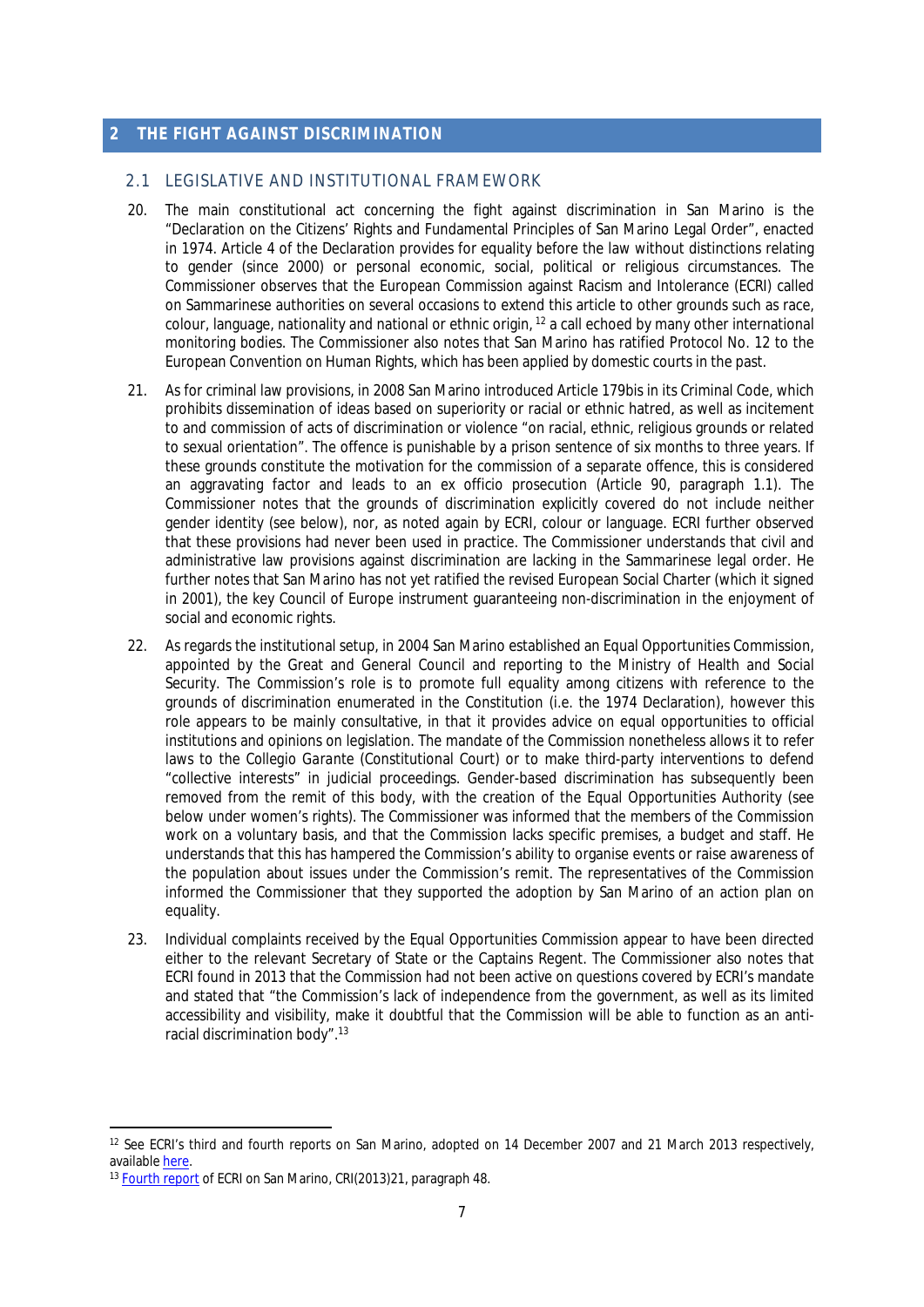### <span id="page-10-0"></span>2.1.1 CONCLUSIONS AND RECOMMENDATIONS

- 24. The Commissioner notes that several gaps remain in the legal framework against discrimination, as pointed out by ECRI and other international monitoring bodies, and encourages the Sammarinese authorities to complete the constitutional and criminal law provisions relating to discrimination, hate speech and hate crime accordingly, and consider adopting relevant civil and administrative antidiscrimination legislation. He urges the Sammarinese authorities to prioritise the ratification of the European Social Charter (revised) and its protocol establishing a collective complaints procedure.
- 25. The Commissioner stresses the essential role he attaches to national structures for promoting equality. While acknowledging the goodwill and efforts, despite extremely limited means, of the Commission for Equal Opportunities, the Commissioner considers that this body is far from satisfying the essential requirements of independence (both *de jure* and *de facto*) and effectiveness for the good operation of an equality body, even taking into account San Marino's small size. He urges the Sammarinese authorities to review this situation and encourages them to draw inspiration from his predecessor's Opinion on this subject when revising the relevant legislation.<sup>14</sup>
- 26. In this connection, the Commissioner wishes to point to the fact that San Marino does not have an ombudsperson institution or other national human rights structure established in accordance with the Paris Principles.<sup>15</sup> Such bodies are not only key actors in ensuring compliance with international human rights standards at the domestic level, but also crucial partners for the Commissioner who is explicitly mandated to facilitate their establishment and activities.<sup>16</sup> While all citizens have the right to petition the Captains Regent at the end of their six-month mandate (the so-called "*Istanza d'Arengo*"), the Commissioner shares the views expressed by numerous international monitoring bodies that this mechanism, despite its unquestionable value, does not fulfil the need of an independent complaints mechanism. As the Commissioner's predecessor also pointed out, the Captains Regent are the head of the executive, appointed from within the Parliament, and stay in office only for six months, whereas national human rights structures must be able to act as an independent, institutional voice for human rights in the country. This requires, among others, an institutional memory and adequate resources devoted to human rights promotion.
- 27. The Commissioner therefore encourages the Sammarinese authorities to set up a human rights body in compliance with the Paris Principles which could, given San Marino's circumstances, also act as an equality and anti-discrimination body.

### <span id="page-10-1"></span>2.2 WOMEN'S RIGHTS AND GENDER EQUALITY

### <span id="page-10-2"></span>2.2.1 VIOLENCE AGAINST WOMEN AND DOMESTIC VIOLENCE

- 28. The Commissioner recalls that violence against women, including domestic violence, is one of the most widespread human rights violations affecting Council of Europe member states and combatting it must be a top priority.<sup>17</sup> The Commissioner observes that San Marino signed the Council of Europe Convention on preventing and combating violence against women and domestic violence (Istanbul Convention) in April 2014, but has not ratified it yet.
- 29. At the time of the visit of the Commissioner's predecessor in 2008, San Marino had not yet introduced specific provisions relating to violence against women and spousal rape.<sup>18</sup> The Commissioner was therefore very pleased to note the positive improvements which had occurred since then. He particularly welcomes the adoption in 2008 of a Law for combatting violence against women and

<sup>&</sup>lt;sup>14</sup> [Opinion](https://wcd.coe.int/ViewDoc.jsp?id=1761031&Site=COE&BackColorInternet=DBDCF2&BackColorIntranet=FDC864&BackColorLogged=FDC864#P296_48863) of the Commissioner for human rights on national structures for promoting equality, CommDH(2011)2.

<sup>&</sup>lt;sup>15</sup> Principles appended to the Resolution of the United Nations General Assembly on national institutions for the promotion and protection of human rights, A/RES/48/134 of 1993.

<sup>16</sup> [Resolution\(99\)50](https://wcd.coe.int/ViewDoc.jsp?id=458513) of the Committee of Ministers of the Council of Europe on the Council of Europe Commissioner for Human Rights, 7 May 1999, Article 3.

<sup>&</sup>lt;sup>17</sup> [Fighting violence against women must become a top priority](http://www.coe.int/en/web/commissioner/-/fighting-violence-against-women-must-become-a-top-priority), Human Rights Comment of the Commissioner for Human Rights, 29 July 2014.

<sup>&</sup>lt;sup>18</sup> Report by Thomas Hammarberg on his visit to San Marino on 23-25 January 2008, CommDH(2008)12, paragraph 26.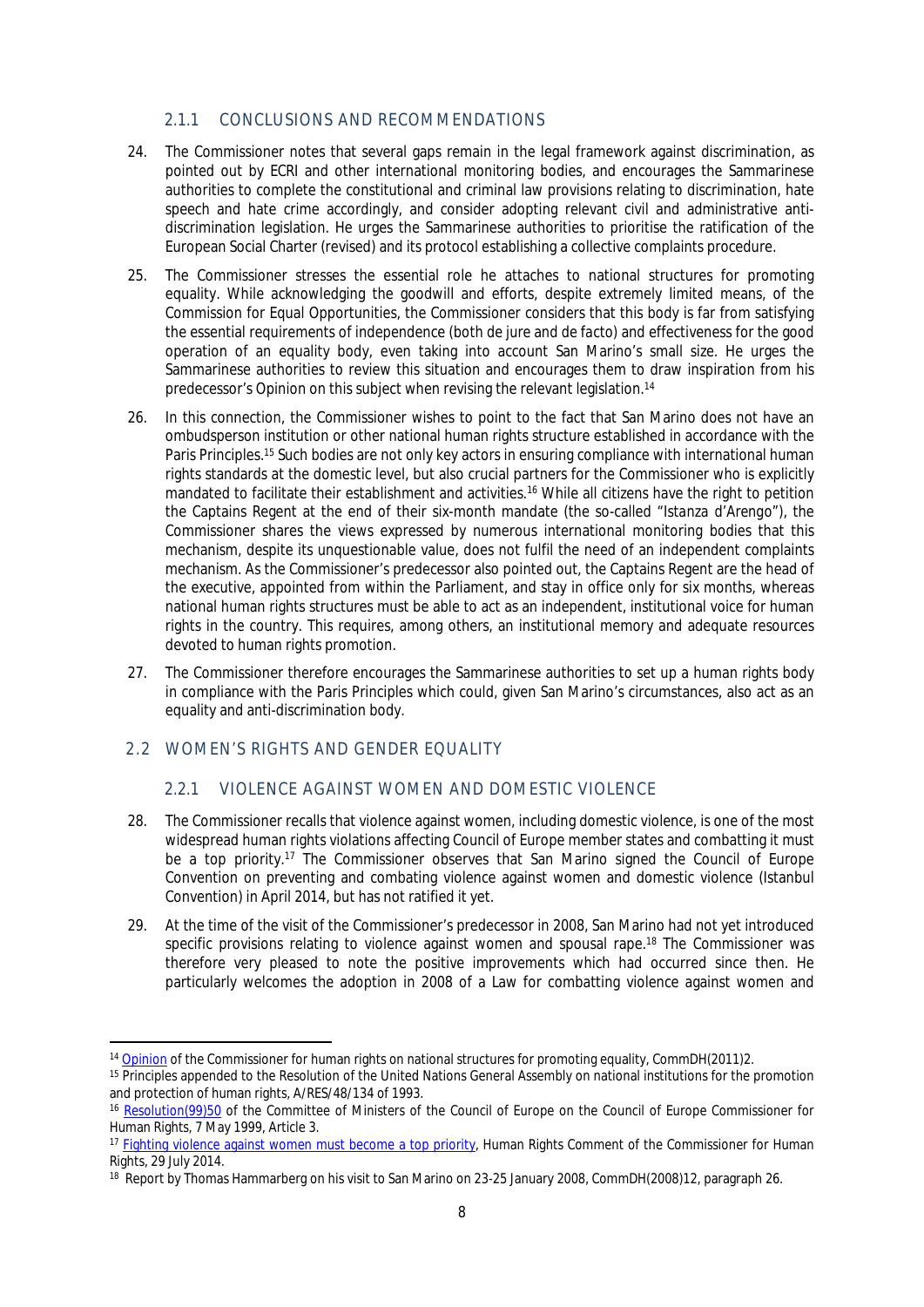gender-based violence.<sup>19</sup> In addition to thoroughly modifying criminal law provisions (for example by establishing injury, rape or murder committed by a partner or a member of the household as aggravating circumstances and by defining trafficking-related offences, as well as persecutory acts such as stalking or mobbing), the law also introduced several protective measures for the victims. These include measures to protect the confidentiality of the victims, legal assistance and psychological support, special arrangements in criminal proceedings, as well as the possibility of obtaining civil protection orders against family abuse and suspension of parental rights for perpetrators or enablers of violence.

- 30. The law set up at the same time an Authority for Equal Opportunities, an autonomous institution composed of three experts appointed by the Parliament. The Authority co-ordinates public policy relating to gender-based violence and can grant support to victims, in particular place them in shelters in Italy based on conventions it concludes with NGOs. The law also provides that the Authority can refer to courts the dissemination of degrading or discriminatory images or information, including those concerning sexual orientation and gender identity.
- 31. While the Commissioner's interlocutors informed him that the Authority carried out important work, in particular as regards awareness-raising, he understands that the members of the Authority work on a voluntary basis, have no allocated premises, fixed budget (with the exception of EUR 15 000 for education and awareness-raising activities) or any staff, factors which severely limit its capacity for further developing its actions.
- 32. Social services, law enforcement agencies and health professionals have the obligation to report to the judiciary any act of violence against women or minors. As regards the prevalence of gender-based violence in San Marino, the Authority for Equal Opportunities collects statistics of cases referred to courts. For 2014, the Authority reported that there were 33 such cases concerning adults (except offences which can be prosecuted *ex officio*) and 18 cases concerning minors (in 14 of which the victim was a girl). However, the Commissioner notes that the Authority stressed that these figures corresponded only to confirmed cases of violence and that the experience of law enforcement and social services suggest a much higher number of cases which remain hidden, owing to the difficulty or reluctance of victims to seek help, despite improvements in recent years thanks to a higher degree of awareness.<sup>20</sup>
- 33. In this connection, the situation of foreign nationals is of particular concern. The Commissioner notes that the Sammarinese legislation provided for the withdrawal of a stay permit of a foreign spouse in case of divorce or *de facto* separation, unless the spouses have lived together for at least five years or have descendants. Persons whose stay permit had thus been revoked used to face expulsion, which increased their vulnerability to gender-based violence and abuse. The Commissioner welcomes therefore the abrogation of the provision in question by the Parliament in July 2015.<sup>21</sup>
- 34. The Commissioner also received information according to which private carers (*badanti*) for older persons or persons with disabilities may be in a particularly vulnerable situation. Private carers are mostly women from Ukraine, Romania, Moldova and other Eastern European countries, who live in the households where they work and who were found to be potentially vulnerable to trafficking and exploitation by the Council of Europe Group of Experts on Action against Trafficking in Human Beings (GRETA).<sup>22</sup> A particular issue concerned the fact that their stay permits were valid for a maximum period of 11 consecutive months per year. The obligation to leave San Marino after the expiry of the 11-month stay permit, even if the person could come back one month later, was seen as putting these women at a disadvantageous and precarious situation by GRETA and ECRI.<sup>23</sup>

<sup>19</sup> Law No. 97 of 20 June 2008, entitled "Prevenzione e repressione della violenza contro le donne e di genere".

<sup>20</sup> See the report of the Authority for Equal Opportunities, *"Elaborati dati statistici violenza di genere gennaio – dicembre 2014*".

<sup>&</sup>lt;sup>21</sup> Law No. 118 of 30 July 2015 (modifying Law No. 118 of 28 June 2010 on the entry and stay of foreigners), Article 16.

<sup>&</sup>lt;sup>22</sup> Report concerning the implementation of the Council of Europe Convention on Action against Trafficking in Human Beings by San Marino, [GRETA\(2014\)19,](http://www.coe.int/t/dghl/monitoring/trafficking/Docs/Reports/GRETA_2014_19_FGR_SMR_w_cmnts_en.pdf) adopted on 4 July 2014.

<sup>&</sup>lt;sup>23</sup> See ECRI's fourth report on San Marino, 9 July 2013, paragraph 113.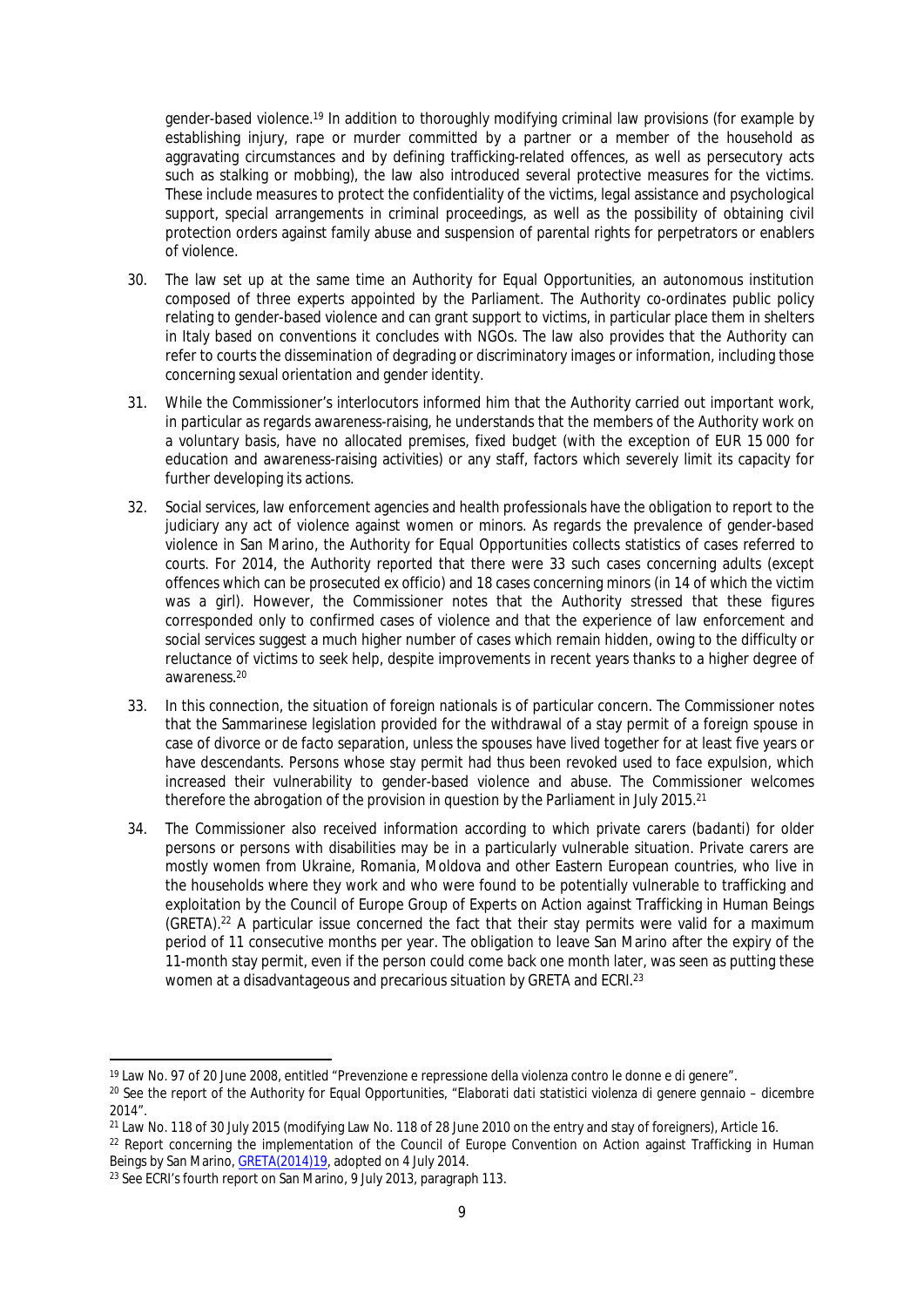- 35. The Commissioner was informed that the social care services check the working and living conditions of the *badanti* and give them an orientation course. However, he gained the impression that the courses in question concerned mainly the skills and qualifications of the *badanti* in fulfilling their duties, rather than information provided to them on their rights or on how to seek help in case of problems. Civil society representatives also highlighted the lack of integration measures in favour of this group.
- 36. The Commissioner was pleased to note that the authorities acknowledged the need to address some of these issues and that they were examining, for instance, means of facilitating co-operation between services responsible for private carers and services used by the latter, and measures to make it easier for the *badanti* to turn to trade unions, courts and the Equal Opportunities Commission for protection. The Commissioner also welcomes the fact that the Sammarinese Parliament amended the legislation in July 2015 in order to remove the requirement of 11-month stays, replacing it with a 12-month stay permit renewable three times (and subject to reapplication after three years).<sup>24</sup>

## <span id="page-12-0"></span>2.2.2 GENDER EQUALITY AND DISCRIMINATION AGAINST WOMEN

- 37. The Commissioner notes that San Marino abolished only relatively recently some dated legal provisions, such as those in the citizenship legislation, removed in 2004, preventing Sammarinese women from transmitting citizenship to their children at birth. Important progress has nevertheless been made in recent decades, including regarding women's participation in the labour market. As of 2015, women made up around 45% of the workforce, most being employed in the public sector. However, according to official employment statistics, the unemployment rate for women was 11.56% as of May 2015, significantly higher compared to the rate for men (6.43%).<sup>25</sup>
- 38. The Commissioner observes that the representation of women in politics remains very weak, despite some legislative measures to bolster it (for example a law from 2007 which requires that parties cannot present lists with more than two thirds of the candidates of the same gender): at the time of his visit only eleven out of the sixty Members of the Grand and General Council and one of the nine Secretaries of State were women.
- 39. An issue examined by the Commissioner's predecessor in his 2008 report concerned reproductive rights of women, namely the fact that abortion and aiding a person to abort are criminal offences under Article 153 of the Criminal Code (punishable by a prison sentence of six months to three years), aggravated for medical professionals who are in addition suspended from practicing. A lesser penalty applies if abortion occurs for "reasons of honour" (Article 154). The Commissioner was informed that abortions performed to save the life of the mother are reported to be generally permitted by legal principles of necessity, but are not specifically excepted in the law. No other exceptions are permitted including, for instance, preservation of physical or mental health, fatal abnormality of the foetus, rape or incest. In practice, women in San Marino seek abortions in Italy. The Commissioner's predecessor considered that the fact that women had to go abroad in these cases could put individual women into difficult circumstances, not least if there are any medical complications.<sup>26</sup>
- 40. In September 2014, a proposal to decriminalise abortion (through an *Istanza d'Arengo*) was rejected by the Parliament, which however accepted to review within three months a possible modification of Article 153 in order to "confirm the non-prosecution in San Marino of those who abort in countries where the procedure is legal", because in theory, abortions performed abroad could also be subject to criminal prosecution, although in practice they are not. While the Commissioner understands that no public statement has been made in this regard, the representatives of the government informed him that the authorities had come to the conclusion that criminal sanctions would not apply in such cases and that as a result they did not foresee to change the legislation.

<sup>&</sup>lt;sup>24</sup> Law No. 118 of 30 July 2015 (modifying Law No. 118 of 28 June 2010 on the entry and stay of foreigners), Article 9. <sup>25</sup> According to official employment statistics available on the [website](http://www.statistica.sm/on-line/en/home/statistics/employment-and-unemployment.html?Categoria=3&nodo=/on-line/en/home/statistics/employment-and-unemployment/unemployment.html) of the Office of economic planning, data processing and statistics of San Marino (accessed on 4 August 2015).

<sup>&</sup>lt;sup>26</sup> [Report](https://wcd.coe.int/ViewDoc.jsp?id=1283547) by Thomas Hammarberg on his visit to San Marino on 23-25 January 2008, CommDH(2008)12, paragraph 27.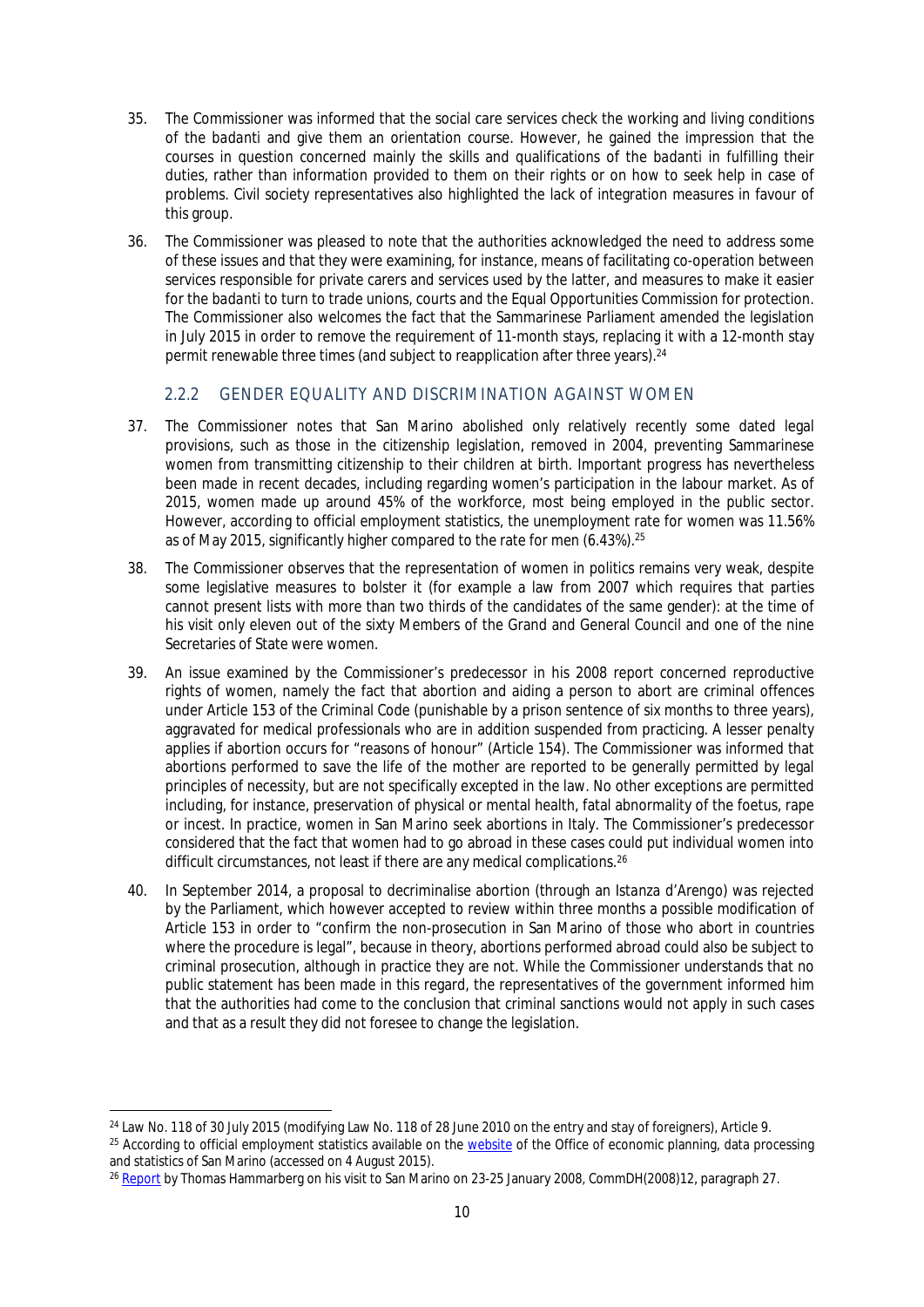### <span id="page-13-0"></span>2.2.3 CONCLUSIONS AND RECOMMENDATIONS

- 41. The Commissioner welcomes the important measures San Marino has taken in order to combat violence against women since his predecessor's visit in 2008. He encourages the authorities to sustain their efforts and urges them to ratify the Istanbul Convention as a logical continuation of this process and a matter of priority. In this connection, the Commissioner considers that the Authority for Equal Opportunities needs to be supported with a proper and permanent budget and adequate human resources in order to facilitate its awareness-raising, outreach and support work.
- 42. The Commissioner encourages the Sammarinese authorities to pay special attention to women of foreign nationality in San Marino, and in particular to private carers and domestic workers. He welcomes the extension of the 11-month period of stay to 12 months, but considers that this measure should also be supported with better attention, including through labour inspections, to the working conditions of these women. The Commissioner is of the view that San Marino should ensure an orientation system, supported by integration measures, laying more emphasis on informing private carers of their human rights, including social rights, and the ways in which they can request support from the authorities, legal professionals and trade unions if faced with the risk of exploitation. The Commissioner also encourages San Marino to ratify the relevant ILO Convention No. 189 on Domestic Workers.
- 43. The Commissioner also notes the continuing gender gap in employment and stresses that this is yet another of the many reasons for which it is essential for San Marino to ratify the European Social Charter (revised) without further delay. He also considers that San Marino should take resolute measures to combat gender stereotypes, starting from the earliest levels of education, and to guarantee a much better participation of women in political life, taking account of the relevant Council of Europe standards.<sup>27</sup>
- 44. As regards reproductive rights, the Commissioner draws the attention of Sammarinese authorities to the view of the Parliamentary Assembly of the Council of Europe that "the lawfulness of abortion does not have an effect on a woman's need for an abortion, but only on her access to a safe abortion" and that a ban on abortions does not result in fewer abortions but mainly leads to clandestine abortions, which are more traumatic and increase maternal mortality.<sup>28</sup> Where they result in abortions performed abroad, these bans also entail costs, delay the timing of an abortion and result in social inequities. For these reasons, the Parliamentary Assembly invited the member states of the Council of Europe to decriminalise abortion within reasonable gestational limits. The Commissioner also notes that relevant international bodies, and in particular the Human Rights Committee and the Committee on the Elimination of Discrimination against Women (CEDAW), on several occasions highlighted concerns relating to the criminalisation of abortion, notably owing to the severe mental suffering caused by the denial of abortion services in cases of rape, incest, serious risks to the health of the mother, or fatal foetal abnormality.<sup>29</sup>
- 45. The Commissioner considers that the focus should be on preventing unwanted pregnancies, not on limiting women's choices. The Commissioner particularly encourages the Sammarinese authorities to decriminalise, at a minimum, abortions performed to preserve the physical and mental health of women, or in cases of fatal foetal abnormality, rape or incest. The Commissioner also recommends that the Sammarinese authorities publicly confirm that criminal sanctions would not apply in cases of abortions legally performed abroad.

### <span id="page-13-1"></span>2.3 HUMAN RIGHTS OF PERSONS WITH DISABILITIES

46. The Commissioner is pleased to note that San Marino was among the first countries to ratify the United Nations Convention on the Rights of Persons with Disabilities (CRPD) and its Optional Protocol.

<sup>&</sup>lt;sup>27</sup> See, in particular, Recommendation [CM/Rec\(2007\)13](https://wcd.coe.int/ViewDoc.jsp?id=1194631&Site=CM) on gender mainstreaming in education and Recommendation [Rec\(2003\)3](https://wcd.coe.int/ViewDoc.jsp?Ref=Rec%282003%293&Language=lanEnglish&Site=CM&BackColorInternet=DBDCF2&BackColorIntranet=FDC864&BackColorLogged=FDC864) on balanced participation of women and men in political and public decision making of the Committee of Ministers.

<sup>&</sup>lt;sup>28</sup> [Resolution 1607 \(2008\)](http://assembly.coe.int/nw/xml/XRef/Xref-XML2HTML-en.asp?fileid=17638&lang=en) of the Parliamentary Assembly of the Council of Europe on access to safe and legal abortion in Europe.

<sup>&</sup>lt;sup>29</sup> See the Concluding Observations of the Human Rights Committee on Ireland, CCPR/C/IRL/CO/4 (2014), paragraph 9.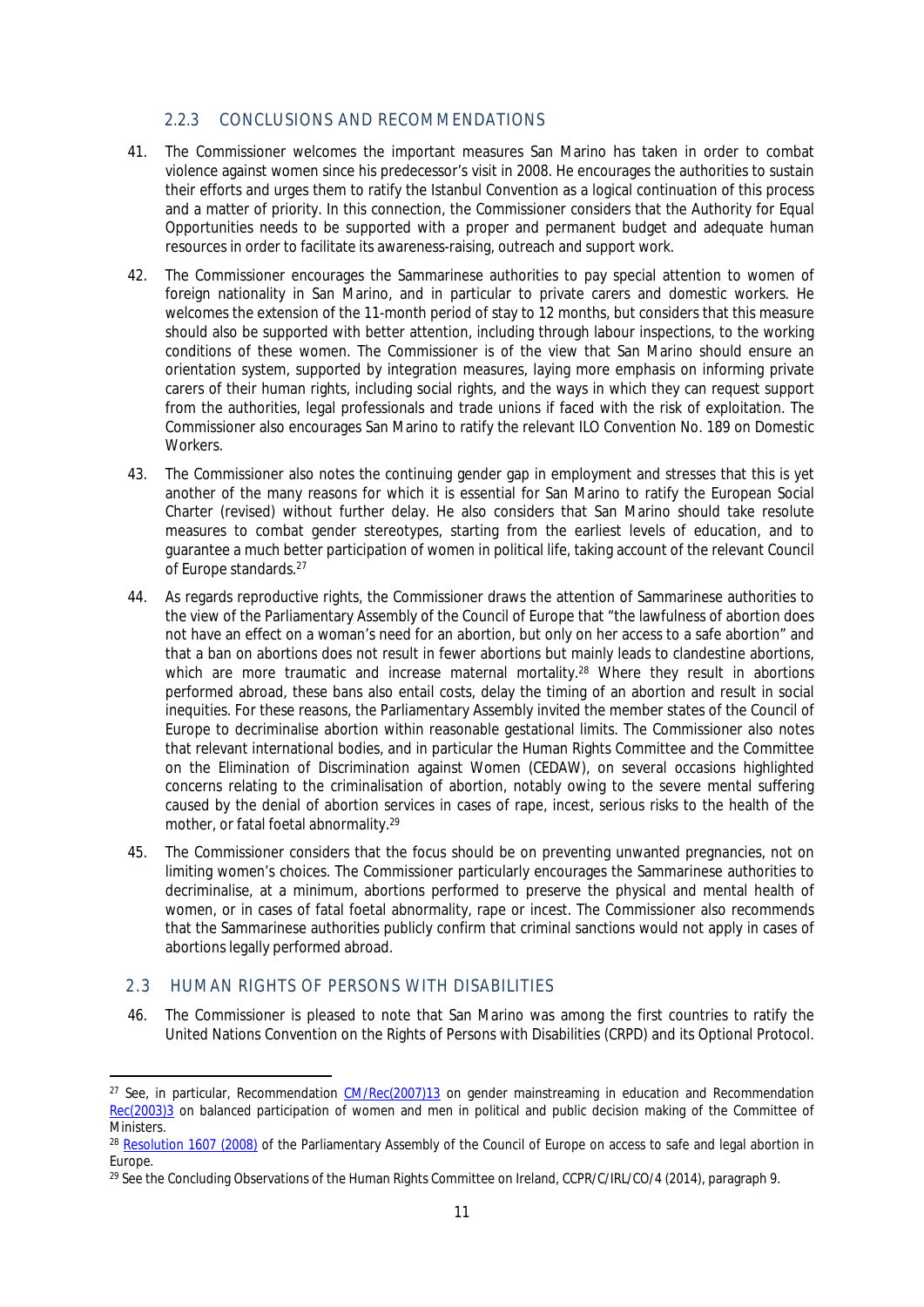However, at the time of his visit San Marino had not yet submitted its first state report under this treaty, which had been due since June 2010.

- 47. In March 2015, San Marino adopted a Framework Law for assistance to, social inclusion and rights of persons with disabilities,<sup>30</sup> setting as an explicit goal their full inclusion in education, the labour market and society. This law contains many provisions pertaining, *inter alia*, to autonomy and inclusion, accessibility, awareness-raising, as well as participation in political, public and cultural life. It also establishes a Sammarinese Commission for the implementation of the CRPD, composed of seven members elected by the Grand and General Council, which will have the task of monitoring and promoting the implementation of the Convention, as well as of drawing up three-yearly national action plans and the reports under the CRPD.
- 48. While warmly welcoming the adoption of this law, the Commissioner considers that ensuring its implementation in accordance with CRPD standards will require sustained efforts, including legislative reform to eliminate practices incompatible with the CRPD, measures to remove various barriers to inclusion, and individualised supports to persons with disabilities to neutralise any remaining barriers. In this connection, the Commissioner was informed that, while a budget of EUR 100 000 was set aside for improving accessibility, there was no separate budget dedicated to disability policy as such. Furthermore, the Commissioner understands that similar to other commissions operating in San Marino, the Commission on the implementation of the CRPD will also work on a voluntary basis and not have dedicated premises nor human and financial resources at its disposal.
- 49. As regards legal capacity of persons with intellectual and psychosocial disabilities, the Commissioner emphasises that Article 12 of the CRPD guarantees the right to equal recognition before the law for persons with disabilities and, in particular, the right to enjoy legal capacity on an equal basis with others in all aspects of life. The CRPD Committee has reaffirmed "that a person's status as a person with a disability or the existence of an impairment must never be grounds for denying legal capacity or any of the rights provided for in article 12".<sup>31</sup> It has called on states parties to "review the laws allowing for guardianship and trusteeship, and take action to develop laws and policies to replace regimes of substitute decision-making by supported decision-making, which respects the person's autonomy, will and preferences".<sup>32</sup>
- 50. Sammarinese legislation allows for full or partial withdrawal of legal capacity (*interdizione* and *inabilitazione*). While a law adopted in June 2015 establishes support administrators in San Marino,<sup>33</sup> the Commissioner notes that the previous regimes of deprivation of legal capacity and substitute decision-making, including full substitution, will continue to operate in parallel. Furthermore, it is unclear to the Commissioner whether the new system of support administration can be considered as supported-decision making in the sense of the CRPD standards: while the law provides that the administrator must take account of the needs and aspirations of the beneficiary, it also states that the beneficiary retains her/his capacity for acts which do not require the administrator's "exclusive representation or necessary assistance". The Commissioner further notes that an administrator can be appointed at the request of persons other than the beneficiary (for example, his/her spouse, relatives, a judicial authority based on information provided by social services, or even by the guardian or trustee in case the beneficiary has been stripped of legal capacity).
- 51. As regards political rights, the Commissioner observes that Sammarinese legislation continues to deny the right to vote and stand for elections on the basis of mental illness, for those subjected to judicial interdiction due to mental illness ("*gli interdetti per infermità di mente"*).
- 52. During the visit, the Commissioner also examined questions relating to the right of persons with disabilities to autonomy and inclusion in the community. He was informed that the Territorial Domiciliary Service organises a number of services aimed at assisting persons with disabilities to live in

<sup>30</sup> Law No. 28 of 10 March 2015, entitled "Legge-quadro per l'assistenza, l'inclusione sociale e i diritti delle persone con disabilità".

<sup>31</sup> Committee on the Rights of Persons with Disabilities, General Comment on Article 12 on Equal recognition before the law, paragraph 9.

<sup>32</sup> *Ibid.* paragraph 26.

<sup>33</sup> Law No. 81 of 5 June 2015, entitled "Istituzione e disciplina dell'amministrazione di sostegno".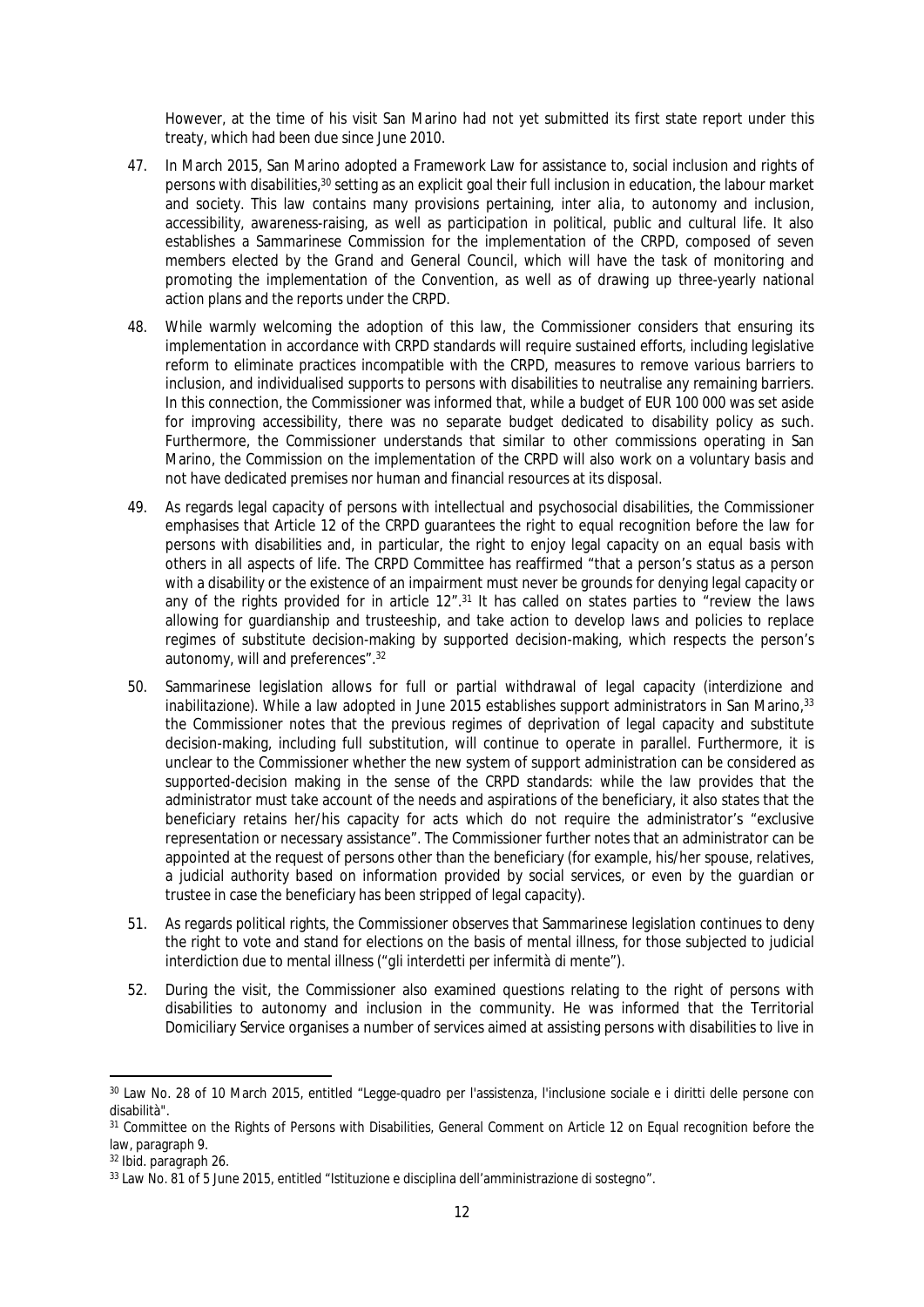their home, such as support for daily activities, transportation or facilitating access to healthcare services, which the authorities are seeking to develop further.

- 53. The Commissioner visited a centre for adults with disabilities ("Il colore del grano"), which combines residential and day-care services for adults with severe disabilities who cannot live in a family setting. At the time of the Commissioner's visit, there were 13 full-time residents. While the compatibility of such an institutional setting with the general requirements of Article 19 of the CRPD must be questioned,<sup>34</sup> the Commissioner, like his predecessor, was impressed by the excellent material conditions in the institution, as well as the dedication and professionalism of its staff. He welcomed in particular the information provided by staff members that they do their utmost to personalise the living space and daily activities of the residents according to their wishes, as well as organising activities outside the institution and in the community, for example by accompanying one of their users to a concert. The Commissioner was pleased to learn from the head of the disability service that they are exploring ways of moving some of their "more high-functioning" residents to small flats for one or two persons, but also heard that they face a lot of resistance from the families who feel more comfortable with the more institutional setting.
- 54. Regarding involuntary hospitalisation and treatment of persons with psychosocial disabilities, the Commissioner notes the adoption of a law on the "regulation of health interventions for persons with mental disorder" in 2009, which provides a specific framework for involuntary placement and treatment, thus remedying the legal lacunae previously criticised by the European Committee for the Prevention of Torture (CPT) and the Commissioner's predecessor. The law established the Commission for the protection of mental health, which the patient can appeal to in order to contest placement decisions. Such decisions are taken by a judge on the basis of the evaluation of two psychiatrists, but the Commissioner notes the CPT's criticism that a placement does not require the person to be heard in person by the judge.<sup>35</sup> Another issue of concern is the lack of an adequate mental health structure in San Marino, despite the fact that the law provides for it, and the fact that as a result placements occur abroad (in Italy and Switzerland). However, on this issue the authorities informed the Commissioner that they have been trying to find better solutions and that of the four placements which took place in 2014, only one occurred in Italy, and that all the placements in 2015 occurred in San Marino.
- 55. The Commissioner also notes other concerns and recommendations expressed by the CPT concerning the potential use of restraints, as well as the regime for the admission of residents in a therapeutic apartment accommodating persons with behavioural disorders.
- 56. Concerning access to education for children with disabilities, all interlocutors of the Commissioner agreed that San Marino guarantees inclusion in mainstream education, as well as in extracurricular activities, to all children with disabilities, including through the provision of extensive individual supports where necessary. As for inclusion in the labour market, however, again all interlocutors, including the government, recognised that the private sector in particular was lagging behind its obligations. The Commissioner understands that the authorities are contemplating the institution of fines in this connection, which would be earmarked and used to implement disability policies.

### <span id="page-15-0"></span>2.3.1 CONCLUSIONS AND RECOMMENDATIONS

57. The Commissioner welcomes San Marino's considerable efforts to protect and promote the rights of persons with disabilities. He commends, in particular, the level of inclusion of persons with disabilities in mainstream schools and the recent adoption of framework legislation to support inclusion in society. As regards the latter, the Commissioner recommends that the authorities support this legislation with an ambitious action plan including a clear timetable and an adequate, earmarked budget. As regards the future Commission on the implementation of the CRPD, the Commissioner urges the authorities to ensure that the Commission have the necessary budgetary and human

<sup>34</sup> See the [Issue Paper](https://wcd.coe.int/ViewDoc.jsp?Ref=CommDH/IssuePaper(2012)3) published by the Commissioner's Office on the right of people with disabilities to live independently and be included in the community in 2012.

<sup>35</sup> [Report](http://www.cpt.coe.int/en/states/smr.htm) of the CPT on its visit to San Marino between 29 January and 1 February 2013, CPT/Inf (2014) 33.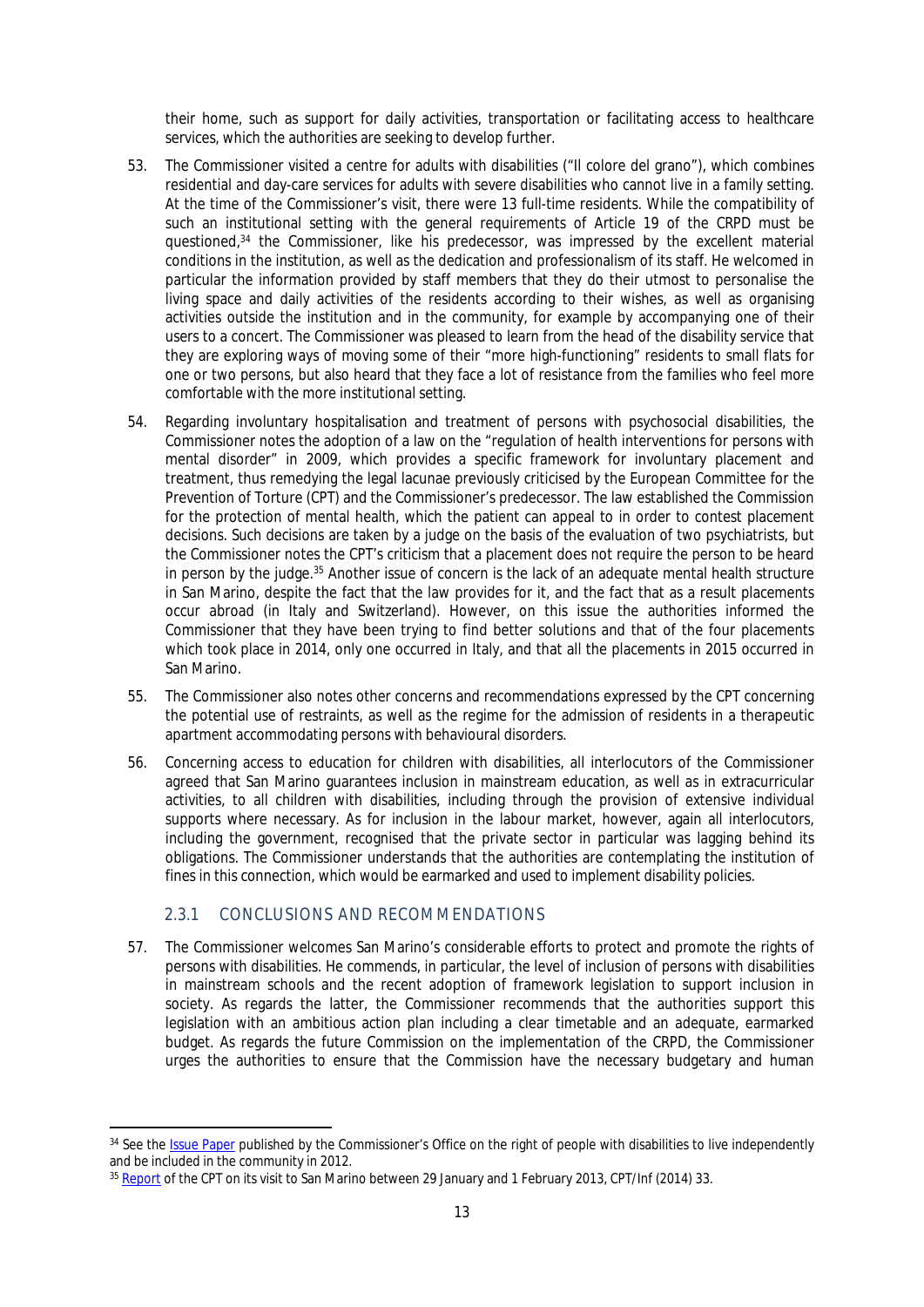resources to carry out its work. The authorities should in particular ensure that San Marino submit its state report under the CRPD without any further delay.

- 58. While the adoption of the legislation on support administrators constitutes a more flexible alternative to incapacitation procedures, the Commissioner is of the opinion that Sammarinese legislation does not yet fully reflect the paradigm shift operated by the CRPD with respect to legal capacity. He calls on the authorities to abolish full incapacitation and plenary guardianship as a priority, and gradually develop a flexible system of genuine supported decision-making based on individual consent. Such a system should rest on safeguards to ensure that the support provided respects the preferences and will of the persons receiving it, is free of conflict of interest and is subject to judicial review.<sup>36</sup> The aim should be the eventual phasing out of substitute decision-making. However, while substitution remains, the Sammarinese authorities are urged to ensure that persons placed under guardianship/trusteeship have effective access to judicial review proceedings to challenge such placement or the way in which guardianship/trusteeship is administered, and that they enjoy equal standing in courts to effectively challenge any interference with their right to legal capacity.
- 59. As regards the right to vote, the Commissioner recalls the relevant Recommendation of the Council of Europe Committee of Ministers<sup>37</sup> and urges the Sammarinese authorities to take all the necessary legislative measures to ensure that persons with disabilities, including with intellectual or psychosocial disabilities, are not deprived of their right to vote and to be elected owing to their impairment under any circumstances.
- 60. While fully acknowledging the high quality of care available to persons with disabilities who are not able to live in a family setting, the Commissioner encourages the Sammarinese authorities to support efforts to direct persons in residential care towards alternatives fully based in the community. This should, where appropriate, include awareness-raising within the community and the families.
- 61. The Commissioner stresses that all people with disabilities have the right to enjoy the highest attainable standard of health without discrimination and the care provided to them should be based on free and informed consent in line with Article 25 of the CRPD. While observing that the number of involuntary placements and treatments in San Marino is low and their duration generally short, the Commissioner urges the authorities to implement the outstanding recommendations of the CPT and to review psychiatric practices on a regular basis in order to ensure their full compliance with the CRPD standards.
- 62. Finally the Commissioner encourages the authorities to increase their efforts to improve the access of persons with disabilities to the labour market, notably by combatting discrimination on the basis of disability through dissuasive sanctions, including for private employers. It should be clarified that such discrimination includes the failure to provide reasonable accommodation to persons with disabilities.

### <span id="page-16-0"></span>2.4 HUMAN RIGHTS OF LGBTI PERSONS

- 63. Traditional attitudes to LGBTI persons started changing only very recently in San Marino, where habitual homosexual acts constituted a criminal offence until 2004. As noted above, in 2008 San Marino introduced Article 179bis in its Criminal Code, which prohibits, among other grounds, incitement to and commission of acts of discrimination or violence "related to sexual orientation". The offence is punishable by a prison sentence of six months to three years. If another crime is committed with the same motivation, this is considered an aggravating factor and leads to an *ex officio* prosecution.
- 64. While discrimination, hate speech and hate crimes on the basis of sexual orientation have thus become criminal offences, no similar provision exists for gender identity or sex characteristics. The Commissioner also observes that there is no constitutional or other provision expressly providing for equality before the law irrespective of sexual orientation, gender identity or sex characteristics, nor

<sup>36</sup> For further guidance see the Commissioner's [Issue Paper](https://wcd.coe.int/ViewDoc.jsp?Ref=CommDH/IssuePaper%282012%292&Language=lanEnglish&Ver=original&Site=COE&BackColorInternet=DBDCF2&BackColorIntranet=FDC864&BackColorLogged=FDC864) "Who gets to decide? Right to legal capacity for persons with intellectual and psychosocial disabilities", 2012.

<sup>&</sup>lt;sup>37</sup> Recommendation [CM/Rec\(2011\)14](https://wcd.coe.int/ViewDoc.jsp?id=1871285&Site=CM) of the Committee of Ministers to member states on the participation of persons with disabilities in political and public life, point 3.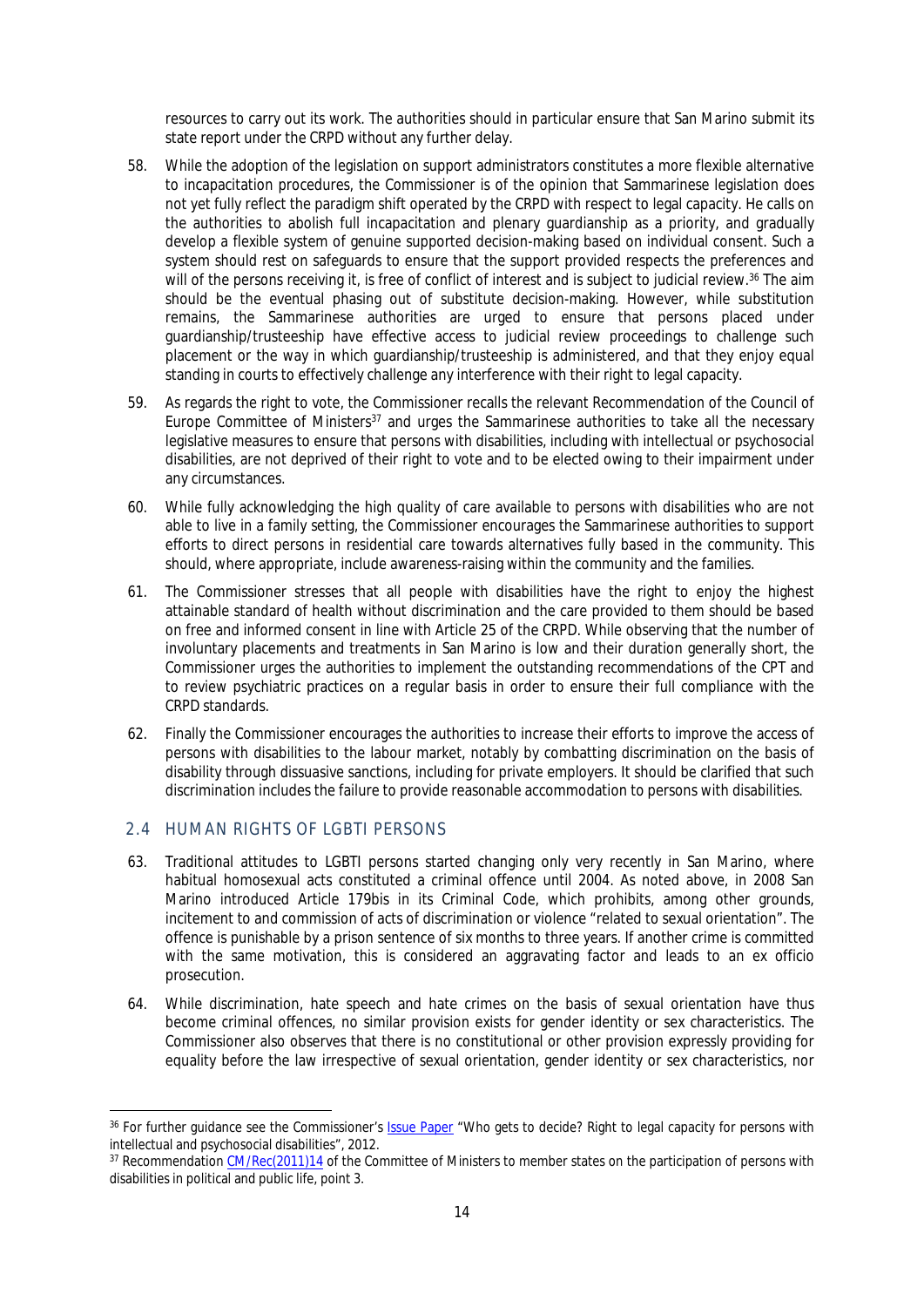specific civil or administrative law provisions explicitly prohibiting discrimination on these grounds in the field of employment, access to goods or services, or any other area.

- 65. The Commissioner further notes that, according to ILGA Europe, there are no provisions in the Sammarinese legal order for legal gender recognition,<sup>38</sup> whereas it appears that gender recognition is possible through judicial decisions which require gender reassignment surgery (performed in Italy in most cases).<sup>39</sup> The Commissioner stresses that the Committee of Ministers of the Council of Europe recommends that member states guarantee the full legal recognition of a person's gender reassignment in all areas of life, in particular by making possible the change of name and gender in official documents in a quick, transparent and accessible way.<sup>40</sup> The Commissioner also refers to the recommendations of the Parliamentary Assembly of the Council of Europe<sup>41</sup> and of his predecessor<sup>42</sup> concerning transgender persons which include, *inter alia*, the abolition of sterilisation and other compulsory medical treatment as a legal requirement for gender recognition, while ensuring accessibility and coverage by public insurance schemes of gender reassignment procedures.
- 66. San Marino does not provide any legal recognition to same-sex couples or same-sex parenting. The Commissioner was informed that numerous popular initiatives seeking to introduce protection for LGBTI persons, recognition of same-sex couples, or recognition of same-sex marriages celebrated abroad have been rejected by the Parliament. In this connection, the Commissioner wishes to bring to the attention of the Sammarinese authorities a recent judgment of the European Court of Human Rights concerning Italy:<sup>43</sup> in this judgment, the Court found that the legal protection currently available to same-sex couples in Italy, limited mainly to private contractual agreements and cohabitation agreements, failed "to provide for some basic needs which are fundamental to the regulation of a relationship between a couple in a stable and committed relationship, such as, *inter alia*, the mutual rights and obligations they have towards each other, including moral and material support, maintenance obligations and inheritance rights" and was not sufficiently reliable. The Court considered, therefore, that a civil union or registered partnership would be the most appropriate way for recognising the relationship of same-sex couples and affording them the protection that they need.
- 67. The Commissioner notes that Sammarinese law recognises cohabitation *more uxorio* (as husband and wife) and confers certain rights and obligations on non-married, opposite-sex couples in this situation.<sup>44</sup> These rights do not apply, however, to same-sex couples in comparable situations. The Commissioner draws the attention of the Sammarinese authorities to the abovementioned Recommendation of the Committee of Ministers which provides that "where national legislation confers rights and obligations on unmarried couples, member states should ensure that it applies in a non-discriminatory way to both same-sex and different-sex couples". This recommendation is also strongly reaffirmed by the case-law of the European Court of Human Rights.<sup>45</sup>
- 68. A particular issue which rose to prominence in San Marino concerned stay permits for same-sex partners of citizens or residents in view of a cohabitation in San Marino (a right which exists for opposite-sex partners cohabiting *more uxorio*). Despite the fact that the Parliament had approved an *Istanza d'Arengo* in favour of extending this right to same-sex couples in June 2012, the legislation had not yet been amended at the time of the Commissioner's visit. According to the authors of the *Istanza d'Arengo*, the obvious way to execute this decision would have been to amend the legislation by removing the words "*more uxorio*", thereby granting the permits to all cohabiting partners. The

<sup>41</sup> [Resolution 2048 \(2015\)](http://assembly.coe.int/nw/xml/XRef/Xref-XML2HTML-en.asp?fileid=21736&lang=en) on discrimination against transgender people in Europe.

<sup>38</sup> See ILGA's [Rainbow Europe 2015](http://ilga-europe.org/resources/rainbow-europe/2015).

<sup>&</sup>lt;sup>39</sup> [Study](http://www.coe.int/t/Commissioner/Source/LGBT/SanMarinoLegal_E.pdf) on Homophobia, Transphobia and Discrimination on Grounds of Sexual Orientation and Gender Identity, Legal Report: San Marino, prepared by COWI and the Danish Institute for Human Rights for the Council of Europe Commissioner for Human Rights.

<sup>40</sup> Recommendation [CM/Rec\(2010\)5](https://wcd.coe.int/ViewDoc.jsp?id=1606669) of the Committee of Ministers to member states on measures to combat discrimination on grounds of sexual orientation or gender identity, paragraph 21.

<sup>42</sup> Human Rights and Gender Identity, [Issue Paper](https://wcd.coe.int/ViewDoc.jsp?id=1476365#P277_71330) by Thomas Hammarberg, Council of Europe Commissioner for Human Rights, 29 July 2009.

<sup>43</sup> *[Oliari and Others v. Italy](http://hudoc.echr.coe.int/eng?i=001-156265#{%22itemid%22:[%22001-156265%22]})*, judgment of 21 July 2015, not yet final.

<sup>44</sup> For example, the recognition of cohabiting partners as members of the same family, as well as certain obligations deriving from cohabitation *more uxorio* for more than 15 years, pursuant to Law No. 49 of 22 May 1986 on the reform of family law. 45 In particular, *[Vallianatos and Others v. Greece](http://hudoc.echr.coe.int/eng-press#{%22itemid%22:[%22001-128294%22]})*, Grand Chamber judgment of 7 November 2013.